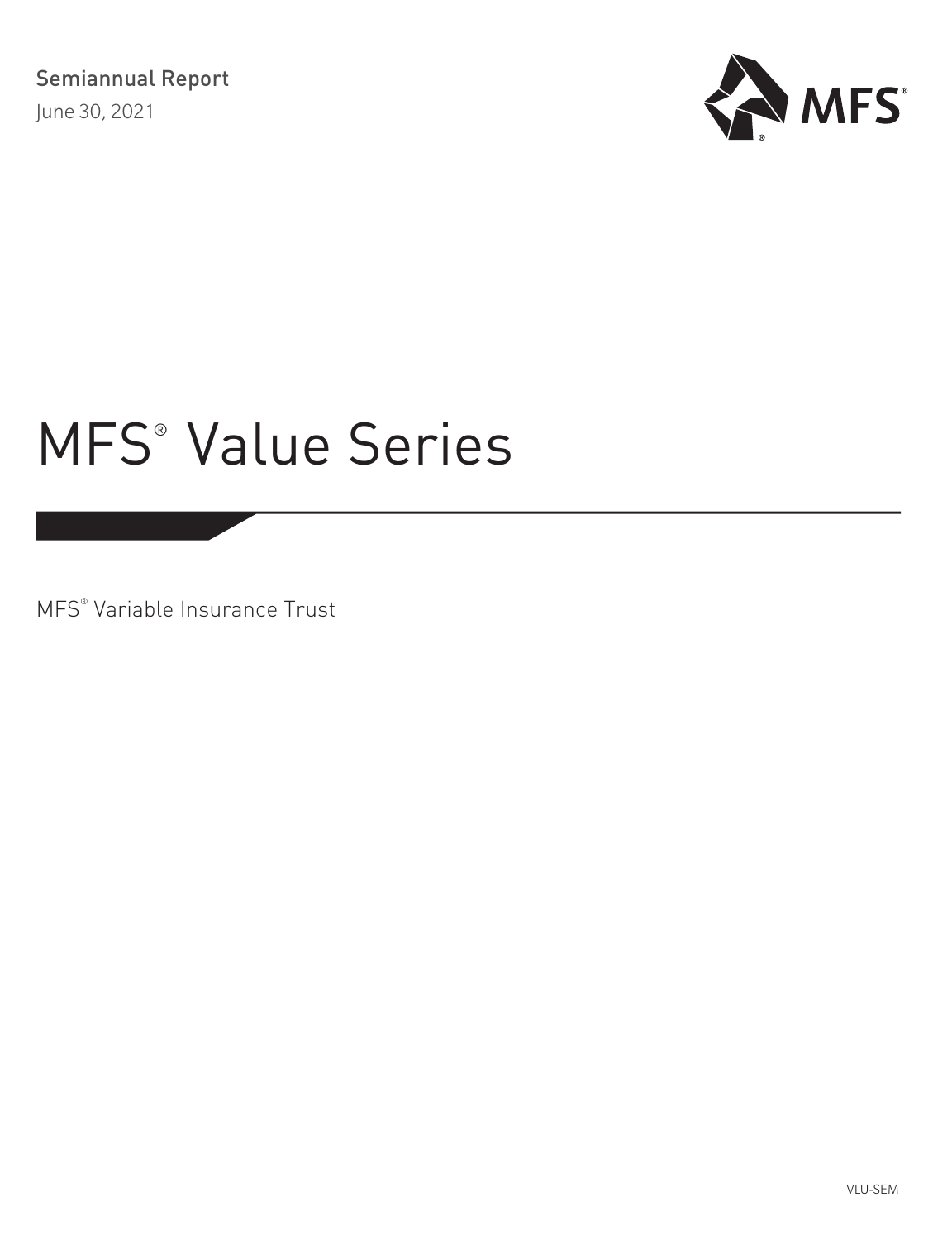# <span id="page-1-0"></span>**CONTENTS**

|                                                       | $\overline{2}$ |
|-------------------------------------------------------|----------------|
|                                                       |                |
|                                                       | $\overline{4}$ |
|                                                       | - 6            |
|                                                       | $\overline{7}$ |
|                                                       | - 8            |
|                                                       | - 9            |
|                                                       | 11             |
| Statement regarding liquidity risk management program | 17             |
|                                                       | 18             |
|                                                       | 18             |
|                                                       | 18             |
|                                                       |                |
|                                                       |                |

**The report is prepared for the general information of contract owners. It is authorized for distribution to prospective investors only when preceded or accompanied by a current prospectus.**

**NOT FDIC INSURED • MAY LOSE VALUE • NO BANK OR CREDIT UNION GUARANTEE • NOT A DEPOSIT • NOT INSURED BY ANY FEDERAL GOVERNMENT AGENCY OR NCUA/NCUSIF**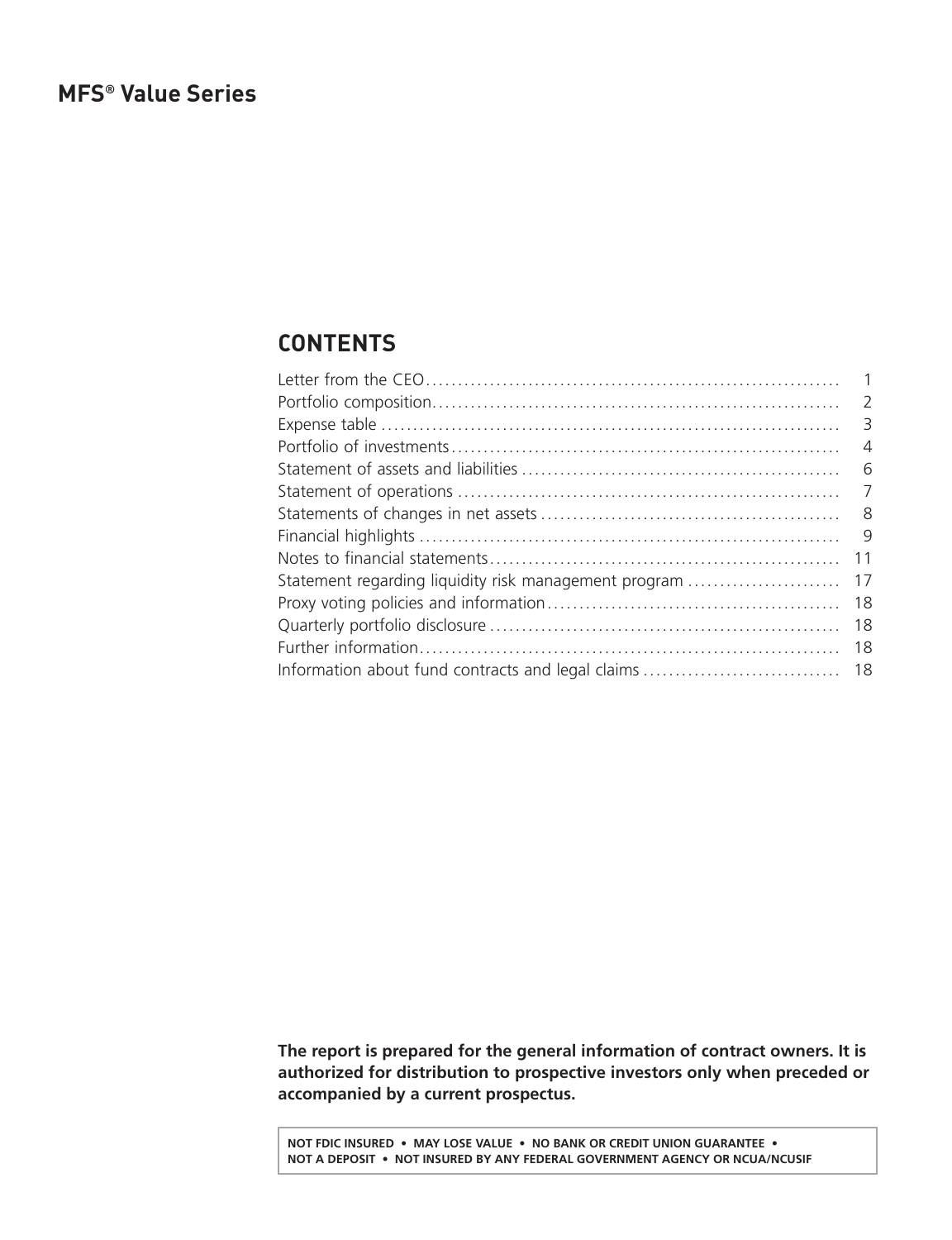# <span id="page-2-0"></span>**LETTER FROM THE CEO**



Dear Contract Owners:

After experiencing dramatic swings in the early days of the coronavirus pandemic, global equity markets have performed strongly over the past year. Though the speedy development of vaccines brightened the economic and market outlook, uncertainty remains as new variants of the virus appear, and questions persist over how fast vaccines can be made widely available in the developing world.

Global central banks have taken aggressive steps to cushion the economic and market fallout related to the virus, and governments are deploying unprecedented levels of fiscal support. Having passed a  $\overline{2}1.9$  trillion stimulus package in March, the U.S. Congress could approve additional stimulus later this year, some of it focused on infrastructure. Along with extraordinary government expenditures, pent-up consumer demand fueled a surge in economic activity as coronavirus restrictions were eased, pushing up inflation, at least temporarily. Markets initially reacted by pushing up yields on global government bonds, though some of the rate rise has since been corrected.

A spirited debate is underway among investors over whether the current price pressures will persist or prove to be temporary, caused by pandemic-induced bottlenecks. The policy measures put in place to counteract the pandemic's effects have helped build a supportive environment and are encouraging economic recovery; however, if markets disconnect from fundamentals, they can sow the seeds of instability. As such, recent dramatic increases in speculative trading in cryptocurrencies, special purpose acquisition companies (SPACs), and the like bear watching.

In the aftermath of the crisis, we could see societal changes as households, businesses, and governments adjust to a new reality, and any such alterations could affect the investment landscape. For investors, events such as the COVID-19 outbreak demonstrate the importance of having a deep understanding of company fundamentals, and we have built our global research platform to do just that.

At MFS $^{\circ}$ , we put our clients' assets to work responsibly by carefully navigating the increasing complexity of global markets and economies. Guided by our long-term philosophy and adhering to our commitment to sustainable investing, we tune out the noise and aim to uncover what we believe are the best, most durable investment opportunities in the market. Our unique global investment platform combines collective expertise, long-term discipline, and thoughtful risk management to create sustainable value for investors.

Respectfully,

Usebuel Losing

**Michael W. Roberge** Chief Executive Officer MFS Investment Management

August 13, 2021

The opinions expressed in this letter are subject to change and may not be relied upon for investment advice. No forecasts can be guaranteed.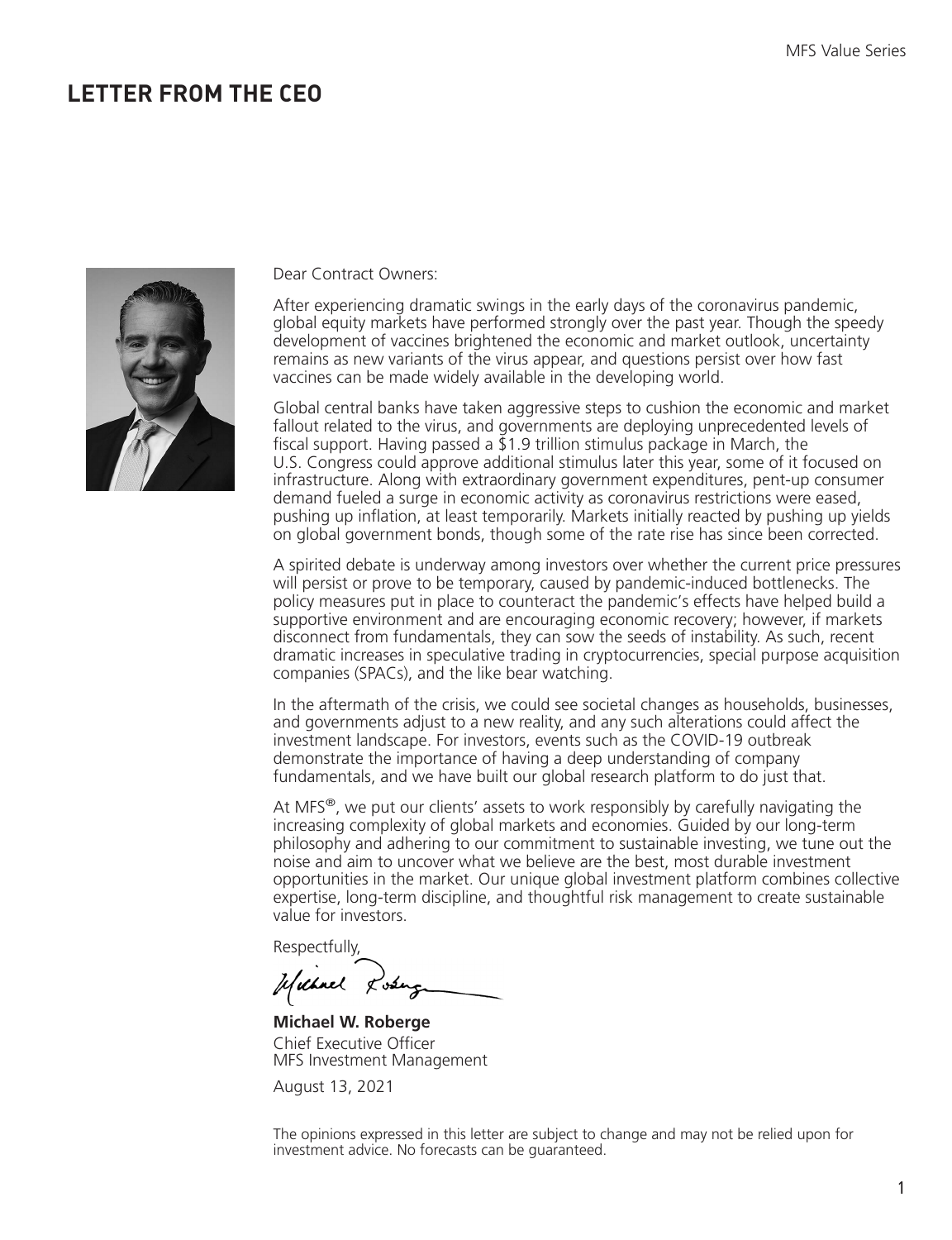# <span id="page-3-0"></span>**PORTFOLIO COMPOSITION**

#### **Portfolio structure**



## **Top ten holdings**

| JPMorgan Chase & Co.          | 4.4% |
|-------------------------------|------|
| Johnson & Johnson             | 3.5% |
| Comcast Corp., "A"            | 3.2% |
| Texas Instruments, Inc.       | 2.6% |
| Accenture PLC, "A"            | 2.6% |
| Honeywell International, Inc. | 2.5% |
| <b>Medtronic PLC</b>          | 2.5% |
| Aon PLC                       | 2.3% |
| Cigna Corp.                   | 2.2% |
| Duke Energy Corp.             | 2.1% |
|                               |      |

## **GICS equity sectors (g)**

| <b>Financials</b>             | 27.5% |
|-------------------------------|-------|
| <b>Health Care</b>            | 18.3% |
| <b>Industrials</b>            | 17.6% |
| Information Technology        | 9.7%  |
| <b>Consumer Staples</b>       | 7.3%  |
| <b>Utilities</b>              | 6.2%  |
| <b>Materials</b>              | 3.9%  |
| <b>Communication Services</b> | 3.5%  |
| Energy                        | 2.5%  |
| <b>Consumer Discretionary</b> | 1.8%  |
| <b>Real Estate</b>            | 0.4%  |

(g) The Global Industry Classification Standard (GICS®) was developed by and/or is the exclusive property of MSCI, Inc. and S&P Global Market Intelligence Inc. ("S&P Global Market Intelligence"). GICS is a service mark of MSCI and S&P Global Market Intelligence and has been licensed for use by MFS. MFS has applied its own internal sector/industry classification methodology for equity securities and non-equity securities that are unclassified by GICS.

Cash & Cash Equivalents includes any cash, investments in money market funds, short-term securities, and other assets less liabilities. Please see the Statement of Assets and Liabilities for additional information related to the fund's cash position and other assets and liabilities.

Percentages are based on net assets as of June 30, 2021.

The portfolio is actively managed and current holdings may be different.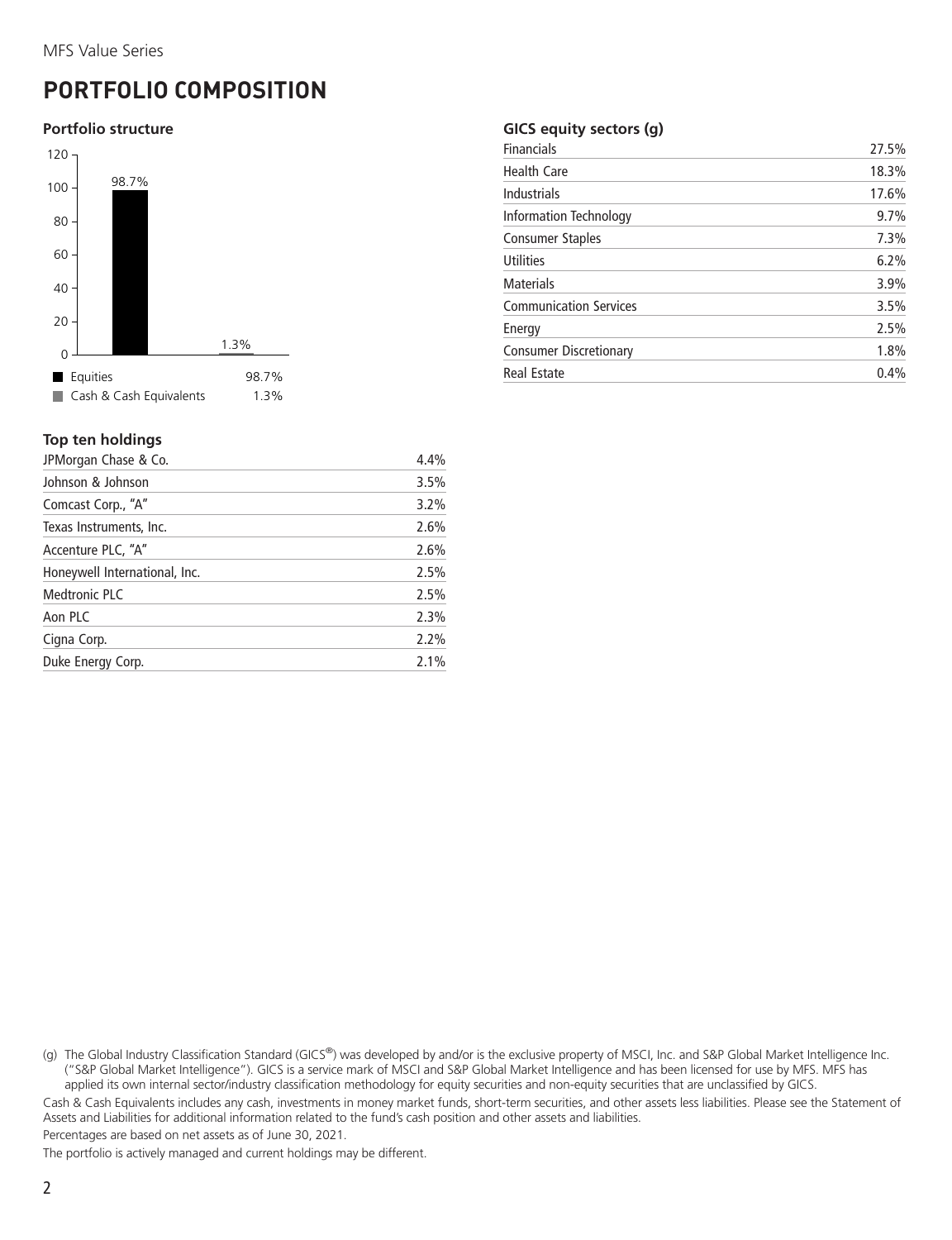# <span id="page-4-0"></span>**EXPENSE TABLE**

## **Fund Expenses Borne by the Contract Holders during the Period, January 1, 2021 through June 30, 2021**

As a contract holder of the fund, you incur ongoing costs, including management fees; distribution and/or service (12b-1) fees; and other fund expenses. This example is intended to help you understand your ongoing costs (in dollars) of investing in the fund and to compare these costs with the ongoing costs of investing in other mutual funds.

The example is based on an investment of \$1,000 invested at the beginning of the period and held for the entire period January 1, 2021 through June 30, 2021.

## **Actual Expenses**

The first line for each share class in the following table provides information about actual account values and actual expenses. You may use the information in this line, together with the amount you invested, to estimate the expenses that you paid over the period. Simply divide your account value by \$1,000 (for example, an \$8,600 account value divided by \$1,000 = 8.6), then multiply the result by the number in the first line under the heading entitled "Expenses Paid During Period" to estimate the expenses you paid on your account during this period.

## **Hypothetical Example for Comparison Purposes**

The second line for each share class in the following table provides information about hypothetical account values and hypothetical expenses based on the fund's actual expense ratio and an assumed rate of return of 5% per year before expenses, which is not the fund's actual return. The hypothetical account values and expenses may not be used to estimate the actual ending account balance or expenses you paid for the period. You may use this information to compare the ongoing costs of investing in the fund and other funds. To do so, compare this 5% hypothetical example with the 5% hypothetical examples that appear in the shareholder reports of the other funds.

Please note that the expenses shown in the table are meant to highlight the fund's ongoing costs only and do not take into account the fees and expenses imposed under the variable contracts through which your investment in the fund is made. Therefore, the second line for each share class in the table is useful in comparing ongoing costs associated with an investment in vehicles (such as the fund) which fund benefits under variable annuity and variable life insurance contracts and to qualified pension and retirement plans only, and will not help you determine the relative total costs of investing in the fund through variable annuity and variable life insurance contracts. If the fees and expenses imposed under the variable contracts were included, your costs would have been higher.

| Share<br>Class |                  | Annualized<br>Expense<br>Ratio | Beginning<br><b>Account Value</b><br>1/01/21 | Ending<br><b>Account Value</b><br>6/30/21 | Expenses<br>Paid During<br>Period (p)<br>1/01/21-6/30/21 |
|----------------|------------------|--------------------------------|----------------------------------------------|-------------------------------------------|----------------------------------------------------------|
| Initial Class  | Actual           | 0.71%                          | \$1,000.00                                   | \$1,148.04                                | \$3.78                                                   |
|                | Hypothetical (h) | 0.71%                          | \$1,000.00                                   | \$1,021.27                                | \$3.56                                                   |
| Service Class  | Actual           | $0.96\%$                       | \$1,000.00                                   | \$1,146.79                                | \$5.11                                                   |
|                | Hypothetical (h) | $0.96\%$                       | \$1,000.00                                   | \$1,020.03                                | \$4.81                                                   |

(h) 5% class return per year before expenses.

(p) "Expenses Paid During Period" are equal to each class's annualized expense ratio, as shown above, multiplied by the average account value over the period, multiplied by 181/365 (to reflect the one-half year period).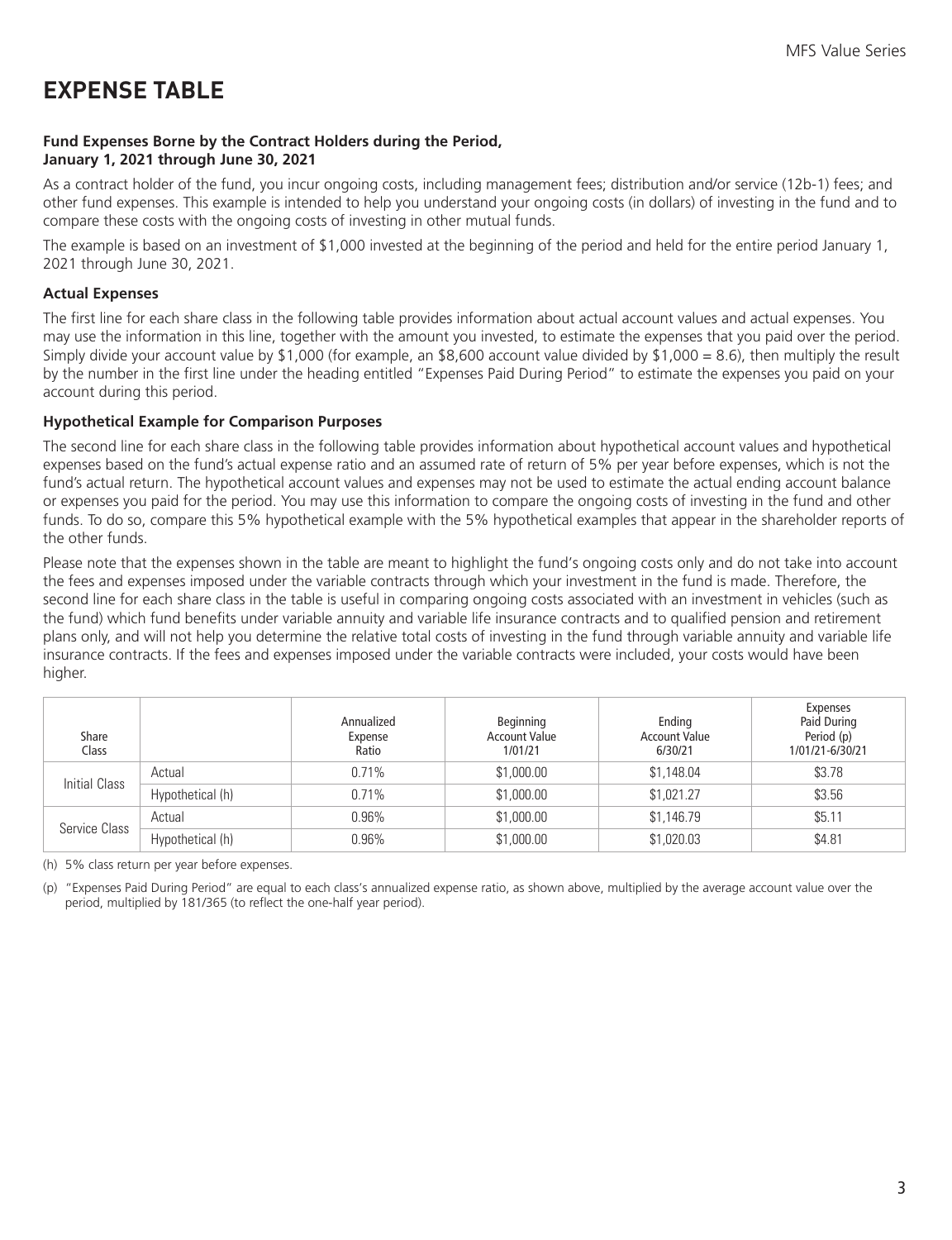# <span id="page-5-0"></span>**PORTFOLIO OF INVESTMENTS − 6/30/21 (unaudited)**

The Portfolio of Investments is a complete list of all securities owned by your fund. It is categorized by broad-based asset classes.

| Issuer                                                                   | <b>Shares/Par</b>  | Value (\$)               |
|--------------------------------------------------------------------------|--------------------|--------------------------|
| <b>COMMON STOCKS - 98.7%</b>                                             |                    |                          |
| Aerospace & Defense - 6.1%                                               |                    |                          |
| Honeywell International, Inc.                                            | 306,429            | \$<br>67,215,201         |
| Lockheed Martin Corp.                                                    | 63,336             | 23,963,176               |
| Northrop Grumman Corp.<br>Raytheon Technologies Corp.                    | 147,454<br>217,113 | 53,589,207<br>18,521,910 |
|                                                                          |                    |                          |
|                                                                          |                    | \$<br>163,289,494        |
| <b>Alcoholic Beverages - 1.5%</b>                                        |                    |                          |
| Diageo PLC                                                               | 834,591            | \$<br>39,956,889         |
| Brokerage & Asset Managers - 3.7%                                        |                    |                          |
| BlackRock, Inc.                                                          | 46,104             | \$<br>40,339,617         |
| NASDAQ, Inc.                                                             | 270,415            | 47,538,957               |
| T. Rowe Price Group, Inc.                                                | 50,710             | 10,039,059               |
|                                                                          |                    | \$<br>97,917,633         |
| <b>Business Services - 5.9%</b>                                          |                    |                          |
| Accenture PLC, "A"                                                       | 237,009            | \$<br>69,867,883         |
| Equifax, Inc.                                                            | 140,789            | 33,720,373               |
| Fidelity National Information Services, Inc.                             | 214,119            | 30,334,239               |
| Fiserv, Inc. (a)                                                         | 209,874            | 22,433,432               |
|                                                                          |                    | \$<br>156,355,927        |
|                                                                          |                    |                          |
| Cable TV - 3.2%<br>Comcast Corp., "A"                                    |                    |                          |
|                                                                          | 1,478,062          | \$<br>84,279,095         |
| Chemicals - 1.8%                                                         |                    |                          |
| PPG Industries, Inc.                                                     | 287,135            | \$<br>48,746,909         |
| Construction - 3.5%                                                      |                    |                          |
| Masco Corp.                                                              | 368,140            | \$<br>21,687,127         |
| Otis Worldwide Corp.                                                     | 108,554            | 8,876,461                |
| Sherwin-Williams Co.                                                     | 114,364            | 31,158,472               |
| Stanley Black & Decker, Inc.                                             | 155,160            | 31,806,248               |
|                                                                          |                    | \$<br>93,528,308         |
| Consumer Products - 2.5%                                                 |                    |                          |
| Colgate-Palmolive Co.                                                    | 249,023            | \$<br>20,258,021         |
| International Flavors & Fragrances, Inc.                                 | 44,464             | 6,642,922                |
| Kimberly-Clark Corp.                                                     | 169,592            | 22,688,018               |
| Reckitt Benckiser Group PLC                                              | 176,296            | 15,600,380               |
|                                                                          |                    | \$<br>65,189,341         |
|                                                                          |                    |                          |
| <b>Electrical Equipment - 1.4%</b><br>Johnson Controls International PLC | 542,504            | \$<br>37,232,050         |
|                                                                          |                    |                          |
| Electronics - 5.1%                                                       |                    |                          |
| Analog Devices, Inc.                                                     | 121,267            | \$<br>20,877,327         |
| Intel Corp.                                                              | 385,262            | 21,628,609               |
| <b>NXP Semiconductors N.V.</b>                                           | 112,862            | 23,217,970               |
| Texas Instruments, Inc.                                                  | 363,693            | 69,938,164               |
|                                                                          |                    | \$<br>135,662,070        |
| Energy - Independent - 1.9%                                              |                    |                          |
| <b>ConocoPhillips</b>                                                    | 365,717            | \$<br>22,272,165         |
| EOG Resources, Inc.                                                      | 193,481            | 16,144,055               |
| Pioneer Natural Resources Co.                                            | 81,677             | 13,274,146               |
|                                                                          |                    | \$<br>51,690,366         |

| Issuer                                                           | <b>Shares/Par</b> |     | Value (\$)  |
|------------------------------------------------------------------|-------------------|-----|-------------|
| <b>COMMON STOCKS - continued</b><br>Energy - Integrated $-0.6\%$ |                   |     |             |
| Chevron Corp.                                                    | 142,919           | \$. | 14,969,336  |
| Food & Beverages - 3.1%                                          |                   |     |             |
| Archer Daniels Midland Co.                                       | 208,805           | \$  | 12,653,583  |
| J.M. Smucker Co.                                                 | 52,810            |     | 6,842,592   |
| Nestle S.A.                                                      | 346,249           |     | 43,117,870  |
| PepsiCo, Inc.                                                    | 134,457           |     | 19,922,494  |
|                                                                  |                   | \$  | 82,536,539  |
| Gaming & Lodging - 0.3%                                          |                   |     |             |
| Marriott International, Inc., "A" (a)                            | 67,920            | \$  | 9,272,438   |
| <b>Health Maintenance Organizations - 2.2%</b>                   |                   |     |             |
| Cigna Corp.                                                      | 245,045           | \$  | 58,092,818  |
| Insurance $-8.7%$                                                |                   |     |             |
| Aon PLC                                                          | 252,937           | \$  | 60,391,238  |
| Chubb Ltd.                                                       | 321,509           |     | 51,100,641  |
| Marsh & McLennan Cos., Inc.                                      | 370,509           |     | 52,123,206  |
| Progressive Corp.                                                | 359,751           |     | 35,331,146  |
| Travelers Cos., Inc.                                             | 219,726           |     | 32,895,179  |
|                                                                  |                   | \$  | 231,841,410 |
| Machinery & Tools - 4.5%                                         |                   |     |             |
| Eaton Corp. PLC                                                  | 287,886           | \$  | 42,658,947  |
| Illinois Tool Works, Inc.                                        | 198,114           |     | 44,290,366  |
| Trane Technologies PLC                                           | 174,622           |     | 32,154,895  |
|                                                                  |                   | \$  | 119,104,208 |
| Major Banks - 8.7%                                               |                   |     |             |
| Goldman Sachs Group, Inc.                                        | 88,259            | \$  | 33,496,938  |
| JPMorgan Chase & Co.                                             | 759,413           |     | 118,119,098 |
| <b>Morgan Stanley</b>                                            | 498,953           |     | 45,749,001  |
| PNC Financial Services Group, Inc.                               | 178,683           |     | 34,085,569  |
|                                                                  |                   | \$  | 231,450,606 |
| Medical & Health Technology & Services - 0.9%                    |                   |     |             |
| McKesson Corp.                                                   | 122,719           | \$  | 23,468,782  |
| <b>Medical Equipment - 8.4%</b>                                  |                   |     |             |
| <b>Abbott Laboratories</b>                                       | 361,890           | \$  | 41,953,908  |
| Boston Scientific Corp. (a)                                      | 609,739           |     | 26,072,439  |
| Danaher Corp.                                                    | 160,930           |     | 43,187,175  |
| <b>Medtronic PLC</b>                                             | 531,342           |     | 65,955,482  |
| Thermo Fisher Scientific, Inc.                                   | 93,923            |     | 47,381,336  |
|                                                                  |                   | \$  | 224,550,340 |
| Other Banks & Diversified Financials - 6.4%                      |                   |     |             |
| American Express Co.                                             | 273,601           | \$  | 45,207,093  |
| Citigroup, Inc.                                                  | 767,998           |     | 54,335,859  |
| Moody's Corp.                                                    | 44,520            |     | 16,132,712  |
| Truist Financial Corp.                                           | 371,659           |     | 20,627,075  |
| U.S. Bancorp                                                     | 578,734           |     | 32,970,476  |
|                                                                  |                   | \$  | 169,273,215 |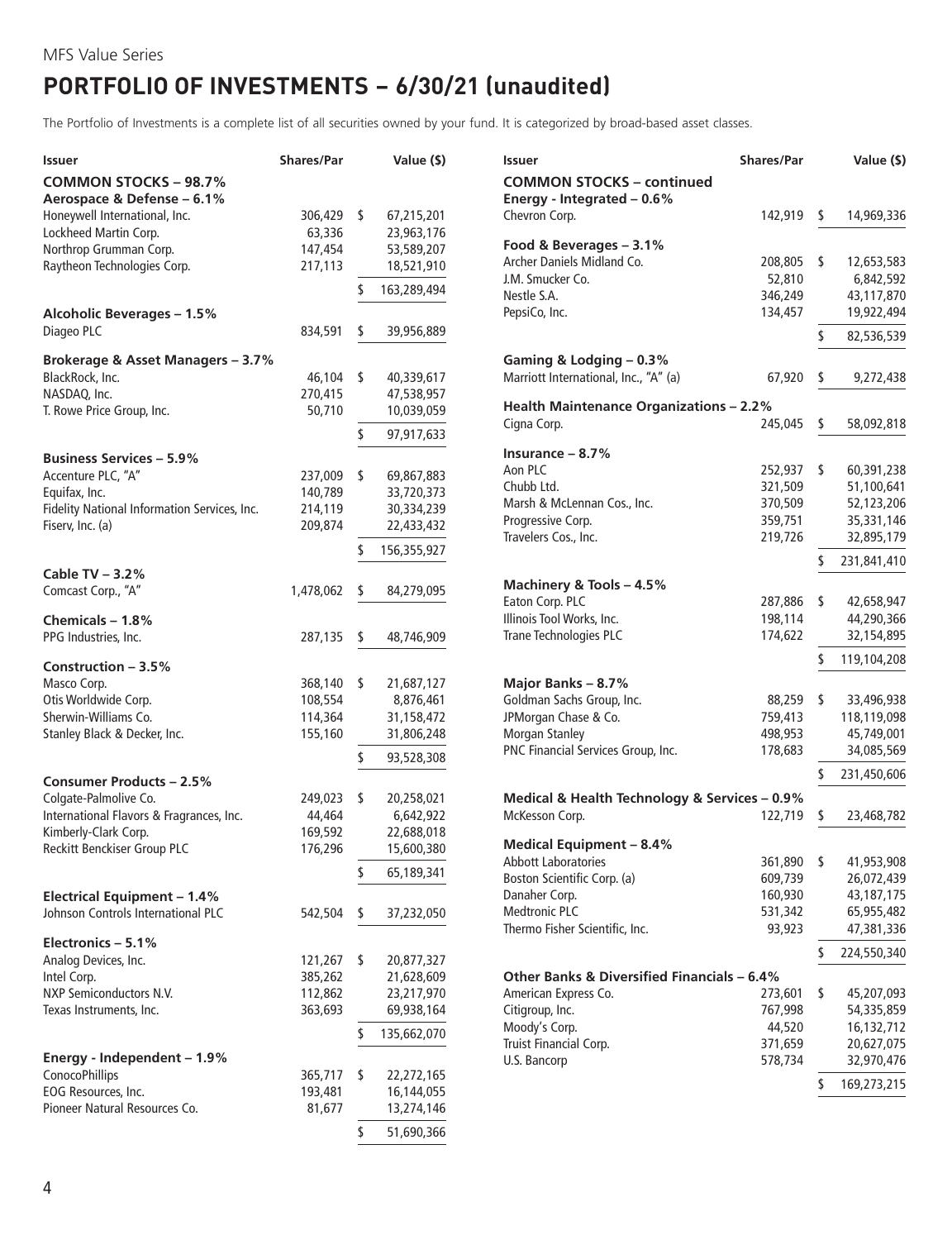#### *Portfolio of Investments (unaudited) – continued*

| <b>Issuer</b>                                                     | Shares/Par |    | Value (\$)  | <b>Issuer</b>                                           | <b>Shares/Par</b> |   | Value (\$)      |
|-------------------------------------------------------------------|------------|----|-------------|---------------------------------------------------------|-------------------|---|-----------------|
| <b>COMMON STOCKS - continued</b><br><b>Pharmaceuticals - 6.8%</b> |            |    |             | <b>COMMON STOCKS - continued</b><br>Tobacco – $0.5\%$   |                   |   |                 |
| Johnson & Johnson                                                 | 566,301    | -S | 93,292,427  | Philip Morris International, Inc.                       | 135,953           | s | 13,474,302      |
| Merck & Co., Inc.                                                 | 435,589    |    | 33,875,756  |                                                         |                   |   |                 |
| Organon & Co. (a)                                                 | 43,558     |    | 1,318,065   | Utilities - Electric Power – 6.2%                       |                   |   |                 |
| Pfizer, Inc.                                                      | 1,045,306  |    | 40,934,183  | American Electric Power Co., Inc.                       | 222,282           | S | 18,802,834      |
| Roche Holding AG                                                  | 31,917     |    | 12,023,421  | Dominion Energy, Inc.                                   | 501,797           |   | 36,917,205      |
|                                                                   |            |    |             | Duke Energy Corp.                                       | 559,921           |   | 55,275,401      |
|                                                                   |            |    | 181,443,852 | Southern Co.                                            | 686,309           |   | 41,528,558      |
| Railroad & Shipping - 2.0%                                        |            |    |             | Xcel Energy, Inc.                                       | 192,752           |   | 12,698,502      |
| Canadian National Railway Co.                                     | 136,985    | S  | 14,454,657  |                                                         |                   |   | 165,222,500     |
| Union Pacific Corp.                                               | 171,970    |    | 37,821,362  |                                                         |                   |   |                 |
|                                                                   |            |    | 52,276,019  | <b>Total Common Stocks (Identified</b>                  |                   |   |                 |
|                                                                   |            |    |             | Cost, \$1,250,564,102)                                  |                   |   | \$2,624,497,713 |
| Real Estate $-0.4%$                                               |            |    |             |                                                         |                   |   |                 |
| Public Storage, Inc., REIT                                        | 35,323     | -S | 10,621,273  | <b>INVESTMENT COMPANIES (h) - 1.2%</b>                  |                   |   |                 |
|                                                                   |            |    |             | Money Market Funds - 1.2%                               |                   |   |                 |
| <b>Specialty Chemicals - 0.6%</b>                                 |            |    |             | <b>MFS Institutional Money Market</b>                   |                   |   |                 |
| DuPont de Nemours, Inc.                                           | 218,666    | -S | 16,926,935  | Portfolio, 0.02% (v) (Identified Cost,<br>\$31,540,709) | 31,540,709        | S | 31,540,709      |
| <b>Specialty Stores - 1.5%</b>                                    |            |    |             |                                                         |                   |   |                 |
| Lowe's Cos., Inc.                                                 | 200,324    | s  | 38,856,846  | OTHER ASSETS, LESS LIABILITIES - 0.1%                   |                   |   | 3,019,552       |
|                                                                   |            |    |             | <b>NET ASSETS - 100.0%</b>                              |                   |   | \$2,659,057,974 |
| Telephone Services - 0.3%                                         |            |    |             |                                                         |                   |   |                 |
| Verizon Communications, Inc.                                      | 129,720    | S  | 7,268,212   |                                                         |                   |   |                 |

(a) Non-income producing security.

(h) An affiliated issuer, which may be considered one in which the fund owns 5% or more of the outstanding voting securities, or a company which is under common control. At period end, the aggregate values of the fund's investments in affiliated issuers and in unaffiliated issuers were \$31,540,709 and \$2,624,497,713, respectively.

(v) Affiliated issuer that is available only to investment companies managed by MFS. The rate quoted for the MFS Institutional Money Market Portfolio is the annualized seven-day yield of the fund at period end.

The following abbreviations are used in this report and are defined:

REIT Real Estate Investment Trust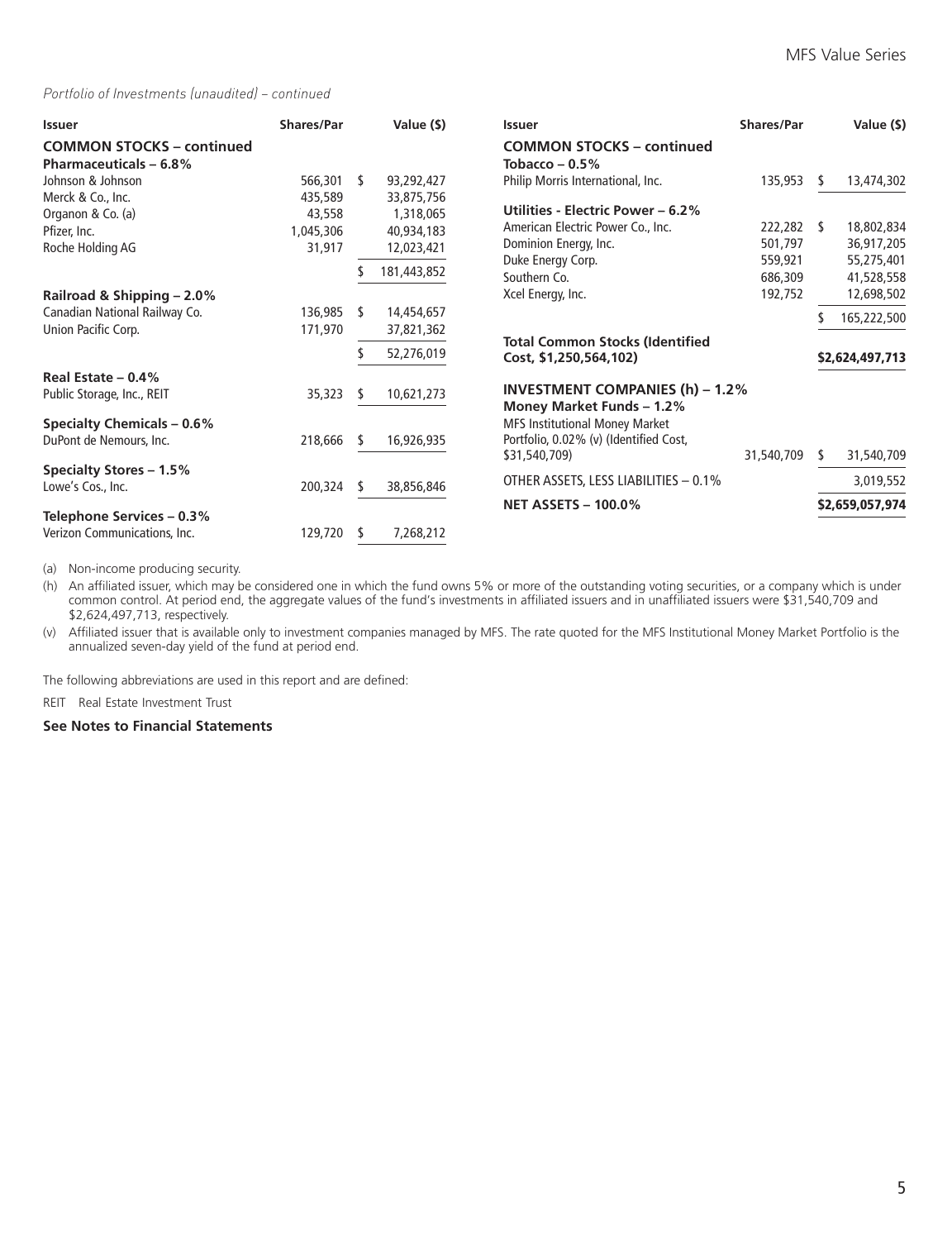# <span id="page-7-0"></span>**FINANCIAL STATEMENTS | STATEMENT OF ASSETS AND LIABILITIES (unaudited)**

This statement represents your fund's balance sheet, which details the assets and liabilities comprising the total value of the fund.

## **At 6/30/21**

| <b>Assets</b>                                                                    |                                      |                                            |                                         |
|----------------------------------------------------------------------------------|--------------------------------------|--------------------------------------------|-----------------------------------------|
| Investments in unaffiliated issuers, at value (identified cost, \$1,250,564,102) |                                      |                                            | \$2,624,497,713                         |
| Investments in affiliated issuers, at value (identified cost, \$31,540,709)      |                                      |                                            | 31,540,709                              |
| Cash                                                                             |                                      |                                            | 73,336                                  |
| Receivables for                                                                  |                                      |                                            |                                         |
| Investments sold                                                                 |                                      |                                            | 957,948                                 |
| Fund shares sold                                                                 |                                      |                                            | 1,715,756                               |
| Interest and dividends                                                           |                                      |                                            | 3,250,718                               |
| Other assets                                                                     |                                      |                                            | 6,728                                   |
| Total assets                                                                     |                                      |                                            | \$2,662,042,908                         |
| <b>Liabilities</b>                                                               |                                      |                                            |                                         |
| Payables for                                                                     |                                      |                                            |                                         |
| Fund shares reacquired                                                           |                                      |                                            | \$2,612,996                             |
| Payable to affiliates                                                            |                                      |                                            |                                         |
| Investment adviser                                                               |                                      |                                            | 97,747                                  |
| Administrative services fee                                                      |                                      |                                            | 1,952                                   |
| Shareholder servicing costs                                                      |                                      |                                            | 644                                     |
| Distribution and/or service fees                                                 |                                      |                                            | 19,127                                  |
| Accrued expenses and other liabilities                                           |                                      |                                            | 252,468                                 |
| <b>Total liabilities</b>                                                         |                                      |                                            | \$2,984,934                             |
| Net assets                                                                       |                                      |                                            | \$2,659,057,974                         |
| Net assets consist of                                                            |                                      |                                            |                                         |
| Paid-in capital                                                                  |                                      |                                            | \$1,105,359,311                         |
| Total distributable earnings (loss)                                              |                                      |                                            | 1,553,698,663                           |
| Net assets                                                                       |                                      |                                            | \$2,659,057,974                         |
| Shares of beneficial interest outstanding                                        |                                      |                                            | 114,926,485                             |
| Initial Class                                                                    | <b>Net assets</b><br>\$1.759.835.365 | <b>Shares</b><br>outstanding<br>53 796 788 | Net asset value<br>per share<br>\$23.42 |

|                      | ivet assets     | outstanding | per snare |
|----------------------|-----------------|-------------|-----------|
| <b>Initial Class</b> | \$1,259,835,365 | 53,796,788  | \$23.42   |
| Service Class        | 399,222,609,،   | 61.129.697  | 22.89     |
|                      |                 |             |           |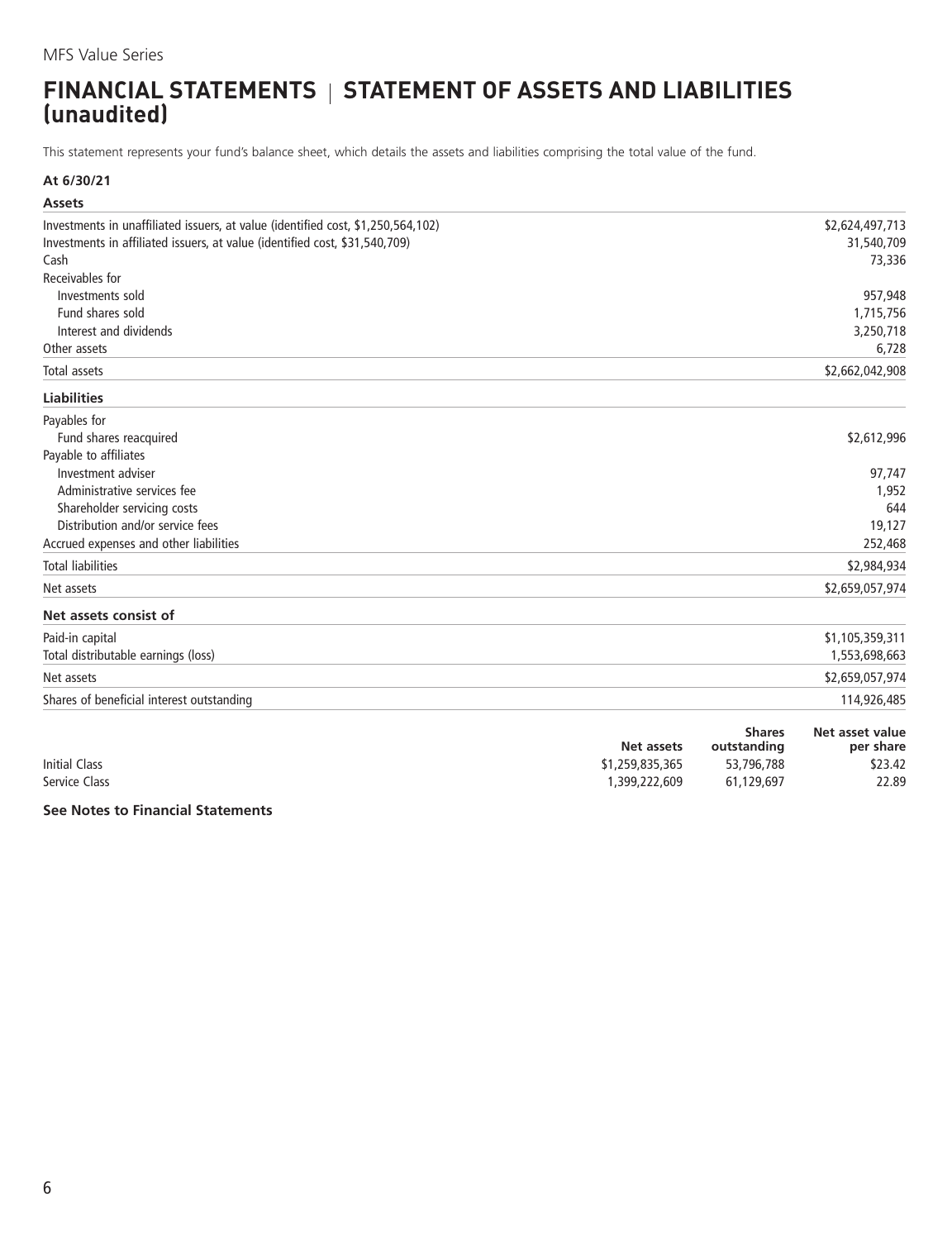# <span id="page-8-0"></span>FINANCIAL STATEMENTS | STATEMENT OF OPERATIONS (unaudited)

This statement describes how much your fund earned in investment income and accrued in expenses. It also describes any gains and/or losses generated by fund operations.

# **Six months ended 6/30/21**

| Net investment income (loss)                                |               |
|-------------------------------------------------------------|---------------|
| Income                                                      |               |
| <b>Dividends</b>                                            | \$26,783,633  |
| Income on securities loaned                                 | 24,033        |
| Other                                                       | 19,606        |
| Dividends from affiliated issuers                           | 6,218         |
| Foreign taxes withheld                                      | (251, 549)    |
| Total investment income                                     | \$26,581,941  |
| Expenses                                                    |               |
| Management fee                                              | \$8,837,975   |
| Distribution and/or service fees                            | 1,669,618     |
| Shareholder servicing costs                                 | 32,944        |
| Administrative services fee                                 | 170,272       |
| Independent Trustees' compensation                          | 18,355        |
| Custodian fee                                               | 58,908        |
| Shareholder communications                                  | 82,818        |
| Audit and tax fees                                          | 29,615        |
| Legal fees                                                  | 8,799         |
| Miscellaneous                                               | 23,899        |
| <b>Total expenses</b>                                       | \$10,933,203  |
| Reduction of expenses by investment adviser                 | (154, 253)    |
| Net expenses                                                | \$10,778,950  |
| Net investment income (loss)                                | \$15,802,991  |
| Realized and unrealized gain (loss)                         |               |
| Realized gain (loss) (identified cost basis)                |               |
| <b>Unaffiliated issuers</b>                                 | \$78,068,098  |
| Foreign currency                                            | 21,670        |
| Net realized gain (loss)                                    | \$78,089,768  |
| Change in unrealized appreciation or depreciation           |               |
| <b>Unaffiliated issuers</b>                                 | \$261,594,645 |
| Translation of assets and liabilities in foreign currencies | (93, 023)     |
| Net unrealized gain (loss)                                  | \$261,501,622 |
| Net realized and unrealized gain (loss)                     | \$339,591,390 |
| Change in net assets from operations                        | \$355,394,381 |
|                                                             |               |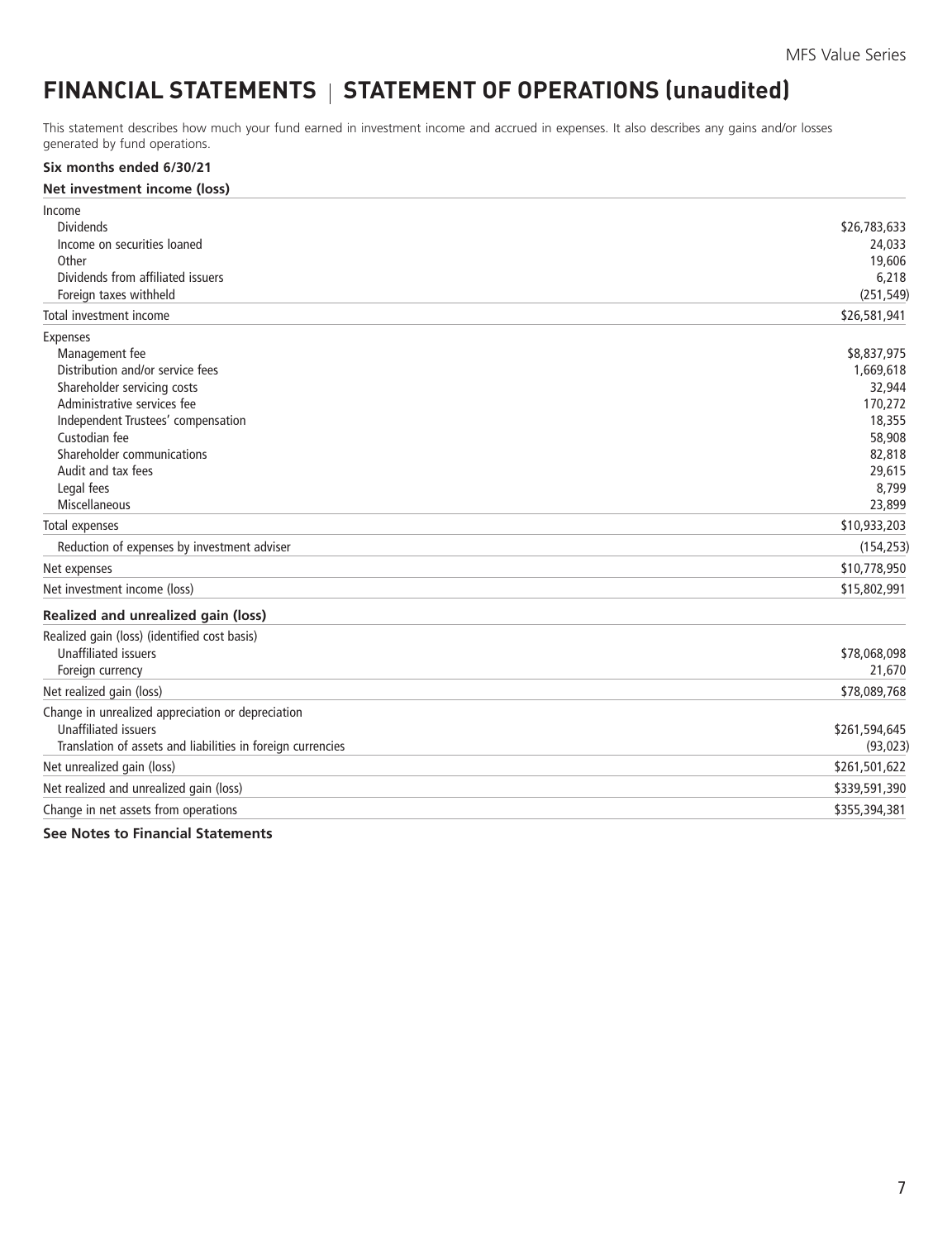# <span id="page-9-0"></span>**FINANCIAL STATEMENTS | STATEMENTS OF CHANGES IN NET ASSETS**

These statements describe the increases and/or decreases in net assets resulting from operations, any distributions, and any shareholder transactions.

|                                                   | Six months ended<br>6/30/21<br>(unaudited) | Year ended<br>12/31/20 |
|---------------------------------------------------|--------------------------------------------|------------------------|
| Change in net assets                              |                                            |                        |
| <b>From operations</b>                            |                                            |                        |
| Net investment income (loss)                      | \$15,802,991                               | \$32,732,755           |
| Net realized gain (loss)                          | 78,089,768                                 | 59,434,807             |
| Net unrealized gain (loss)                        | 261,501,622                                | 16,634,536             |
| Change in net assets from operations              | \$355,394,381                              | \$108,802,098          |
| Total distributions to shareholders               | \$—                                        | \$(132,057,054)        |
| Change in net assets from fund share transactions | \$(146, 905, 867)                          | \$249,518,336          |
| Total change in net assets                        | \$208,488,514                              | \$226,263,380          |
| Net assets                                        |                                            |                        |
| At beginning of period                            | 2,450,569,460                              | 2,224,306,080          |
| At end of period                                  | \$2,659,057,974                            | \$2,450,569,460        |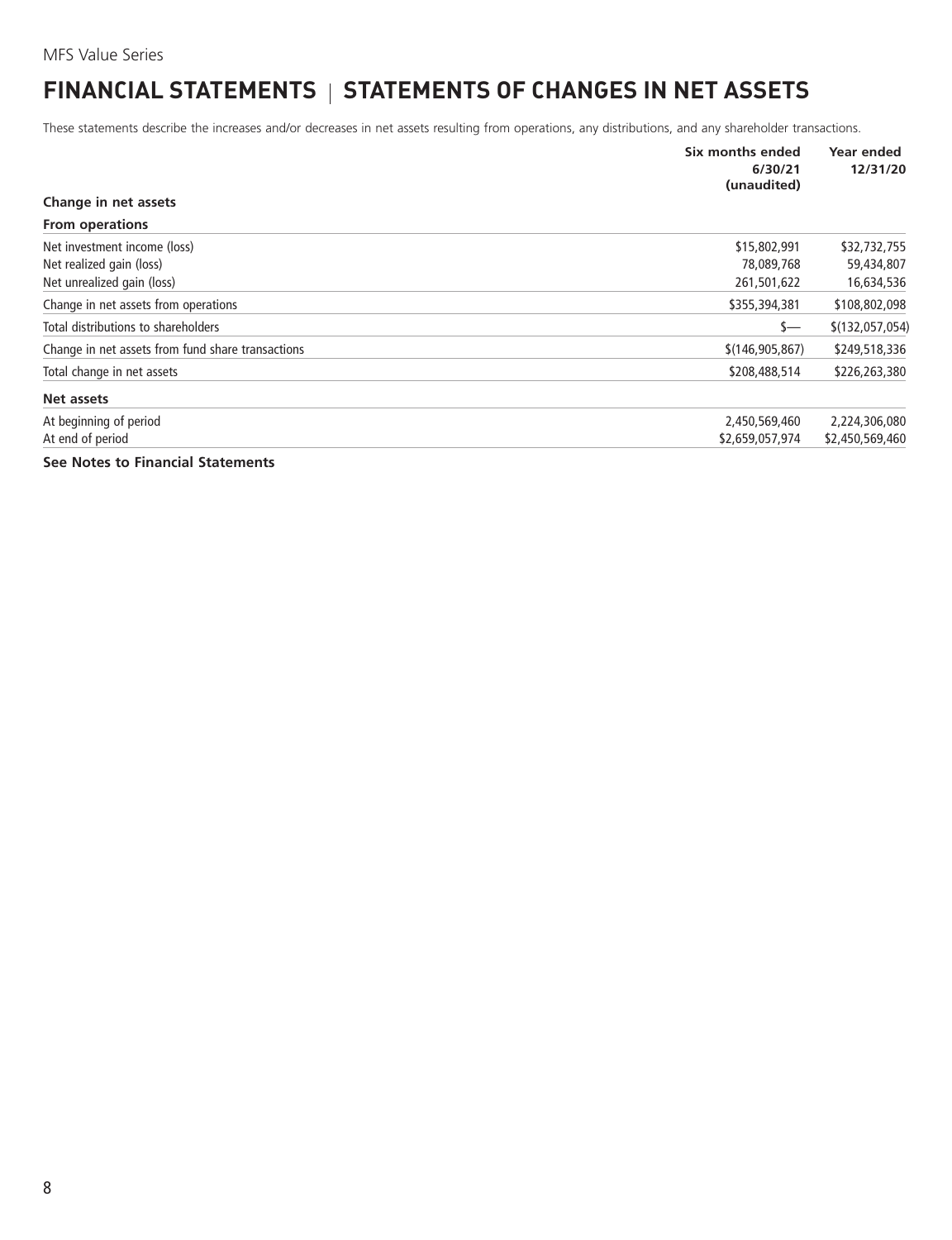# <span id="page-10-0"></span>**FINANCIAL STATEMENTS FINANCIAL HIGHLIGHTS**

The financial highlights table is intended to help you understand the fund's financial performance for the semiannual period and the past 5 fiscal years. Certain information reflects financial results for a single fund share. The total returns in the table represent the rate that an investor would have earned (or lost) on an investment in the fund share class (assuming reinvestment of all distributions) held for the entire period.

| <b>Initial Class</b>                                         | Six months<br>ended    |             | Year ended |           |           |           |
|--------------------------------------------------------------|------------------------|-------------|------------|-----------|-----------|-----------|
|                                                              | 6/30/21<br>(unaudited) | 12/31/20    | 12/31/19   | 12/31/18  | 12/31/17  | 12/31/16  |
| Net asset value, beginning of period                         | \$20.40                | \$20.95     | \$17.30    | \$20.92   | \$18.90   | \$18.39   |
| Income (loss) from investment operations                     |                        |             |            |           |           |           |
| Net investment income (loss) (d)                             | \$0.15                 | \$0.31      | \$0.33     | \$0.41    | \$0.30    | \$0.38(c) |
| Net realized and unrealized gain (loss)                      | 2.87                   | 0.29        | 4.68       | (2.32)    | 2.93      | 2.16      |
| Total from investment operations                             | \$3.02                 | \$0.60      | \$5.01     | \$(1.91)  | \$3.23    | \$2.54    |
| Less distributions declared to shareholders                  |                        |             |            |           |           |           |
| From net investment income                                   | $s-$                   | \$(0.30)    | \$(0.44)   | \$(0.32)  | \$(0.40)  | \$(0.42)  |
| From net realized gain                                       |                        | (0.85)      | (0.92)     | (1.39)    | (0.81)    | (1.61)    |
| Total distributions declared to shareholders                 | $s-$                   | \$(1.15)    | \$(1.36)   | \$(1.71)  | \$(1.21)  | \$(2.03)  |
| Net asset value, end of period (x)                           | \$23.42                | \$20.40     | \$20.95    | \$17.30   | \$20.92   | \$18.90   |
| Total return $(\%) (k)(r)(s)(x)$                             | 14.80(n)               | 3.48        | 29.80      | (10.09)   | 17.65     | 14.09(c)  |
| Ratios (%) (to average net assets)<br>and Supplemental data: |                        |             |            |           |           |           |
| Expenses before expense reductions (f)                       | 0.72(a)                | 0.73        | 0.73       | 0.73      | 0.74      | 0.73(c)   |
| Expenses after expense reductions (f)                        | 0.71(a)                | 0.71        | 0.72       | 0.72      | 0.73      | 0.72(c)   |
| Net investment income (loss)                                 | 1.36(a)                | 1.64        | 1.67       | 2.02      | 1.51      | 2.02(c)   |
| Portfolio turnover                                           | 5(n)                   | 17          | 13         | 8         | 10        | 15        |
| Net assets at end of period (000 omitted)                    | \$1,259,835            | \$1,183,318 | \$945,183  | \$823,744 | \$996,794 | \$968,078 |
| Can Materiae Floringhal Ctatements                           |                        |             |            |           |           |           |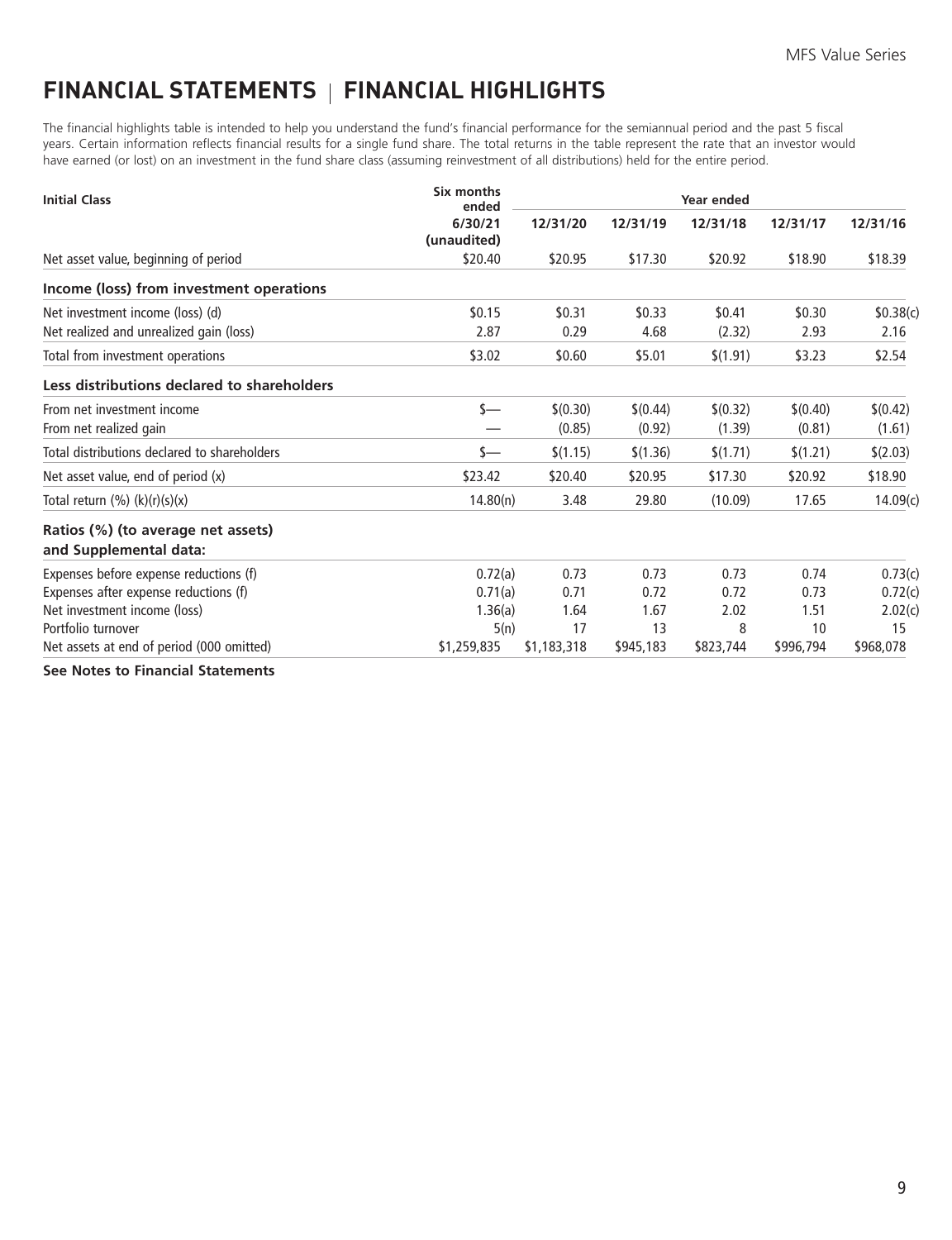#### *Financial Highlights - continued*

| <b>Service Class</b>                                         | Six months<br>ended    | Year ended  |             |             |             |             |
|--------------------------------------------------------------|------------------------|-------------|-------------|-------------|-------------|-------------|
|                                                              | 6/30/21<br>(unaudited) | 12/31/20    | 12/31/19    | 12/31/18    | 12/31/17    | 12/31/16    |
| Net asset value, beginning of period                         | \$19.96                | \$20.52     | \$16.96     | \$20.55     | \$18.59     | \$18.12     |
| Income (loss) from investment operations                     |                        |             |             |             |             |             |
| Net investment income (loss) (d)                             | \$0.12                 | \$0.25      | \$0.27      | \$0.35      | \$0.25      | \$0.33(c)   |
| Net realized and unrealized gain (loss)                      | 2.81                   | 0.29        | 4.59        | (2.28)      | 2.87        | 2.11        |
| Total from investment operations                             | \$2.93                 | \$0.54      | \$4.86      | \$(1.93)    | \$3.12      | \$2.44      |
| Less distributions declared to shareholders                  |                        |             |             |             |             |             |
| From net investment income                                   | $s-$                   | \$(0.25)    | \$(0.38)    | \$(0.27)    | \$(0.35)    | \$(0.36)    |
| From net realized gain                                       |                        | (0.85)      | (0.92)      | (1.39)      | (0.81)      | (1.61)      |
| Total distributions declared to shareholders                 | s—                     | \$(1.10)    | \$(1.30)    | \$(1.66)    | \$(1.16)    | \$(1.97)    |
| Net asset value, end of period (x)                           | \$22.89                | \$19.96     | \$20.52     | \$16.96     | \$20.55     | \$18.59     |
| Total return $(\%) (k)(r)(s)(x)$                             | 14.68(n)               | 3.22        | 29.51       | (10.36)     | 17.35       | 13.78(c)    |
| Ratios (%) (to average net assets)<br>and Supplemental data: |                        |             |             |             |             |             |
| Expenses before expense reductions (f)                       | 0.97(a)                | 0.98        | 0.98        | 0.98        | 0.99        | 0.98(c)     |
| Expenses after expense reductions (f)                        | 0.96(a)                | 0.96        | 0.97        | 0.97        | 0.98        | 0.97(c)     |
| Net investment income (loss)                                 | 1.10(a)                | 1.38        | 1.42        | 1.77        | 1.26        | 1.78(c)     |
| Portfolio turnover                                           | 5(n)                   | 17          | 13          | 8           | 10          | 15          |
| Net assets at end of period (000 omitted)                    | \$1,399,223            | \$1,267,251 | \$1,279,123 | \$1,127,848 | \$1,398,374 | \$1,302,307 |

(a) Annualized.

(c) Amount reflects a one-time reimbursement of expenses by the custodian (or former custodian) without which net investment income and performance would be lower and expenses would be higher.

(d) Per share data is based on average shares outstanding.

(f) Ratios do not reflect reductions from fees paid indirectly, if applicable.

(k) The total return does not reflect expenses that apply to separate accounts. Inclusion of these charges would reduce the total return figures for all periods shown.

(n) Not annualized.

(r) Certain expenses have been reduced without which performance would have been lower.

(s) From time to time the fund may receive proceeds from litigation settlements, without which performance would be lower.

(x) The net asset values and total returns have been calculated on net assets which include adjustments made in accordance with U.S. generally accepted accounting principles required at period end for financial reporting purposes.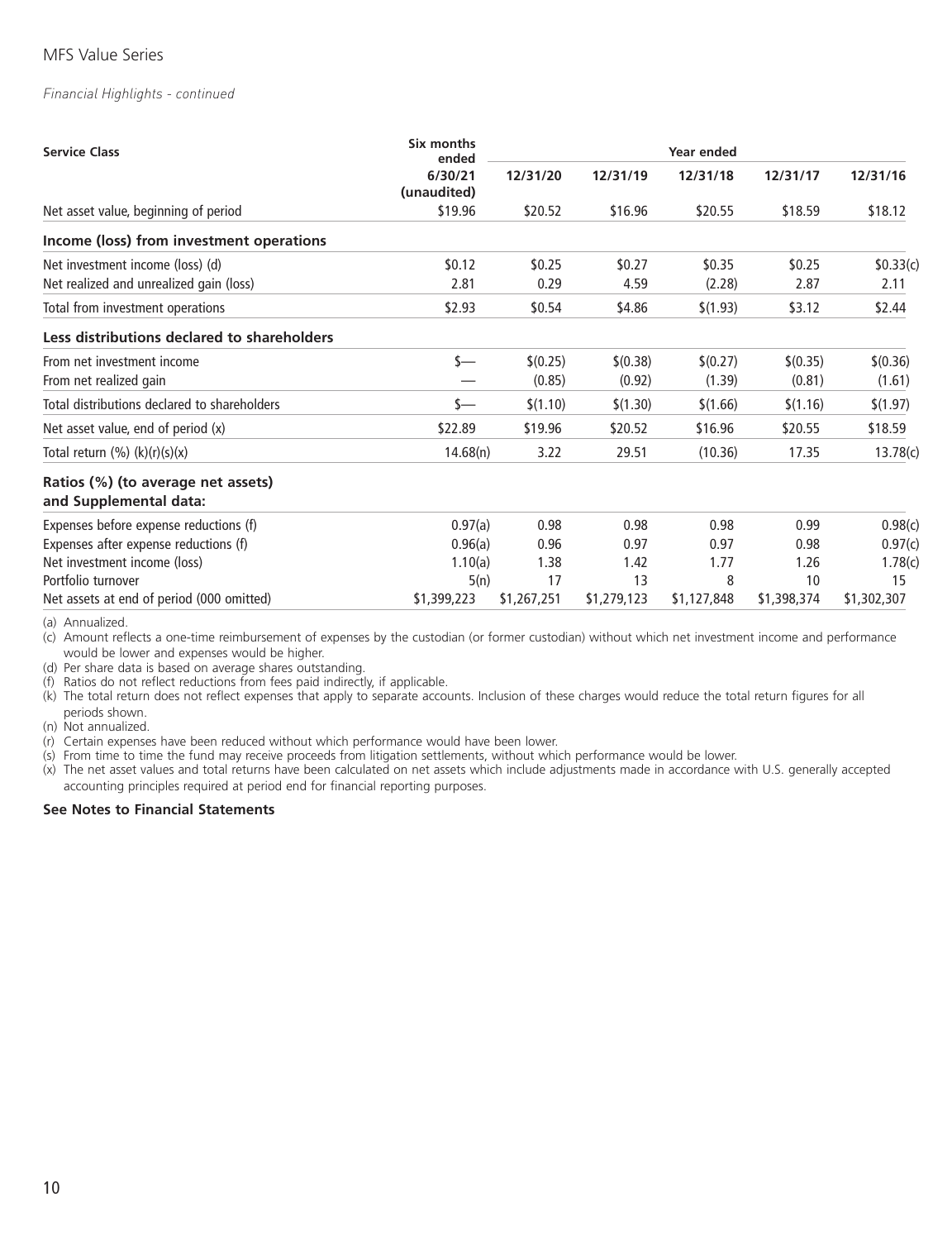# <span id="page-12-0"></span>**NOTES TO FINANCIAL STATEMENTS (unaudited)**

## **(1) Business and Organization**

MFS Value Series (the fund) is a diversified series of MFS Variable Insurance Trust (the trust). The trust is organized as a Massachusetts business trust and is registered under the Investment Company Act of 1940, as amended, as an open-end management investment company. The shareholders of each series of the trust are separate accounts of insurance companies, which offer variable annuity and/or life insurance products, and qualified retirement and pension plans.

The fund is an investment company and accordingly follows the investment company accounting and reporting guidance of the Financial Accounting Standards Board (FASB) Accounting Standards Codification Topic 946 Financial Services - Investment Companies.

## **(2) Significant Accounting Policies**

**General** — The preparation of financial statements in conformity with U.S. generally accepted accounting principles requires management to make estimates and assumptions that affect the reported amounts of assets and liabilities, and disclosure of contingent assets and liabilities at the date of the financial statements and the reported amounts of increases and decreases in net assets from operations during the reporting period. Actual results could differ from those estimates. In the preparation of these financial statements, management has evaluated subsequent events occurring after the date of the fund's Statement of Assets and Liabilities through the date that the financial statements were issued.

Certain of the fund's investments, derivatives, debt and other contracts may be based on reference interest rates such as the London Interbank Offered Rate ("LIBOR"). In 2017, the regulatory authority that oversees financial services firms in the United Kingdom announced plans to transition away from LIBOR by the end of 2021. In March 2021, the administrator of LIBOR announced the extension of the publication of the more commonly used U.S. dollar LIBOR settings to the end of June 2023. Although the full impacts of the transition away from LIBOR are not fully known, the transition may result in, among other things, an increase in volatility or illiquidity of the markets for instruments that currently rely on LIBOR to determine interest rates and this could have an adverse impact on the fund's performance. With respect to the fund's accounting for investments, derivatives, debt and other contracts that undergo reference rate-related modifications as a result of the transition, management will rely upon the relief provided by FASB Codification Topic 848 – Reference Rate Reform (Topic 848). The guidance in Topic 848 permits the fund to disregard the GAAP accounting requirements around certain contract modifications resulting from the LIBOR transition such that for contracts considered in scope, the fund can account for those modified contracts as a continuation of the existing contracts.

**Balance Sheet Offsetting** — The fund's accounting policy with respect to balance sheet offsetting is that, absent an event of default by the counterparty or a termination of the agreement, the International Swaps and Derivatives Association (ISDA) Master Agreement, or similar agreement, does not result in an offset of reported amounts of financial assets and financial liabilities in the Statement of Assets and Liabilities across transactions between the fund and the applicable counterparty. The fund's right to setoff may be restricted or prohibited by the bankruptcy or insolvency laws of the particular jurisdiction to which a specific master netting agreement counterparty is subject. Balance sheet offsetting disclosures, to the extent applicable to the fund, have been included in the fund's Significant Accounting Policies note under the captions for each of the fund's in-scope financial instruments and transactions.

**Investment Valuations** — Equity securities, including restricted equity securities, are generally valued at the last sale or official closing price on their primary market or exchange as provided by a third-party pricing service. Equity securities, for which there were no sales reported that day, are generally valued at the last quoted daily bid quotation on their primary market or exchange as provided by a third-party pricing service. Short-term instruments with a maturity at issuance of 60 days or less may be valued at amortized cost, which approximates market value. Open-end investment companies are generally valued at net asset value per share. Securities and other assets generally valued on the basis of information from a third-party pricing service may also be valued at a broker/dealer bid quotation. In determining values, third-party pricing services can utilize both transaction data and market information such as yield, quality, coupon rate, maturity, type of issue, trading characteristics, and other market data. The values of foreign securities and other assets and liabilities expressed in foreign currencies are converted to U.S. dollars using the mean of bid and asked prices for rates provided by a third-party pricing service.

The Board of Trustees has delegated primary responsibility for determining or causing to be determined the value of the fund's investments (including any fair valuation) to the adviser pursuant to valuation policies and procedures approved by the Board. If the adviser determines that reliable market quotations are not readily available, investments are valued at fair value as determined in good faith by the adviser in accordance with such procedures under the oversight of the Board of Trustees. Under the fund's valuation policies and procedures, market quotations are not considered to be readily available for most types of debt instruments and floating rate loans and many types of derivatives. These investments are generally valued at fair value based on information from third-party pricing services. In addition, investments may be valued at fair value if the adviser determines that an investment's value has been materially affected by events occurring after the close of the exchange or market on which the investment is principally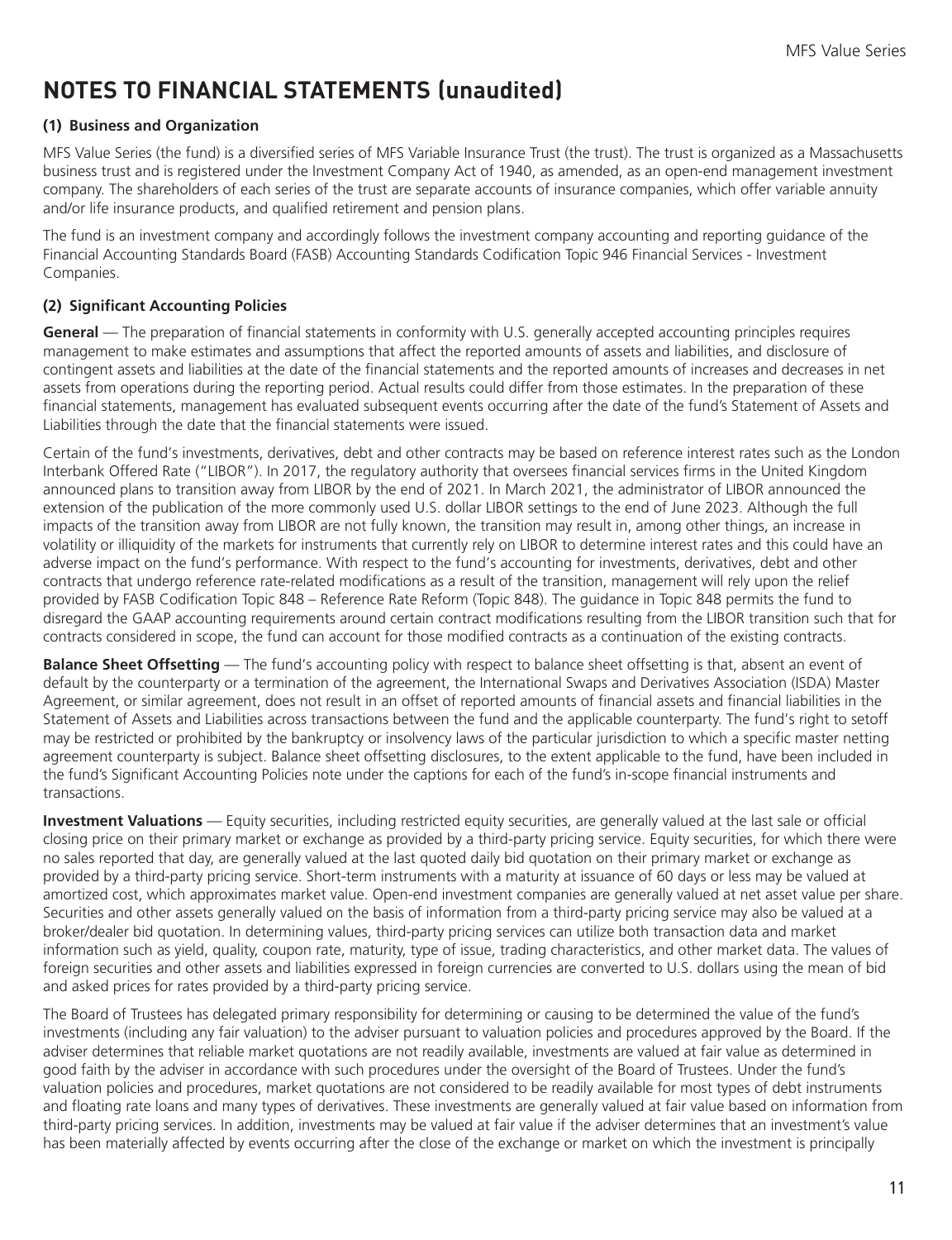#### *Notes to Financial Statements (unaudited) - continued*

traded (such as foreign exchange or market) and prior to the determination of the fund's net asset value, or after the halt of trading of a specific security where trading does not resume prior to the close of the exchange or market on which the security is principally traded. Events that occur after foreign markets close (such as developments in foreign markets and significant movements in the U.S. markets) and prior to the determination of the fund's net asset value may be deemed to have a material effect on the value of securities traded in foreign markets. Accordingly, the fund's foreign equity securities may often be valued at fair value. The adviser generally relies on third-party pricing services or other information (such as the correlation with price movements of similar securities in the same or other markets; the type, cost and investment characteristics of the security; the business and financial condition of the issuer; and trading and other market data) to assist in determining whether to fair value and at what value to fair value an investment. The value of an investment for purposes of calculating the fund's net asset value can differ depending on the source and method used to determine value. When fair valuation is used, the value of an investment used to determine the fund's net asset value may differ from quoted or published prices for the same investment. There can be no assurance that the fund could obtain the fair value assigned to an investment if it were to sell the investment at the same time at which the fund determines its net asset value per share.

Various inputs are used in determining the value of the fund's assets or liabilities. These inputs are categorized into three broad levels. In certain cases, the inputs used to measure fair value may fall into different levels of the fair value hierarchy. In such cases, an investment's level within the fair value hierarchy is based on the lowest level of input that is significant to the fair value measurement. The fund's assessment of the significance of a particular input to the fair value measurement in its entirety requires judgment, and considers factors specific to the investment. Level 1 includes unadjusted quoted prices in active markets for identical assets or liabilities. Level 2 includes other significant observable market-based inputs (including quoted prices for similar securities, interest rates, prepayment speed, and credit risk). Level 3 includes unobservable inputs, which may include the adviser's own assumptions in determining the fair value of investments. The following is a summary of the levels used as of June 30, 2021 in valuing the fund's assets or liabilities:

| <b>Financial Instruments</b> | Level 1         | Level 2 | Level 3 | Total           |
|------------------------------|-----------------|---------|---------|-----------------|
| <b>Equity Securities</b>     | \$2,624,497,713 |         |         | \$2,624,497,713 |
| Mutual Funds                 | 31,540,709      |         |         | 31,540,709      |
| Total                        | \$2,656,038,422 |         |         | \$2,656,038,422 |

For further information regarding security characteristics, see the Portfolio of Investments.

**Foreign Currency Translation** — Purchases and sales of foreign investments, income, and expenses are converted into U.S. dollars based upon currency exchange rates prevailing on the respective dates of such transactions or on the reporting date for foreign denominated receivables and payables. Gains and losses attributable to foreign currency exchange rates on sales of securities are recorded for financial statement purposes as net realized gains and losses on investments. Gains and losses attributable to foreign exchange rate movements on receivables, payables, income and expenses are recorded for financial statement purposes as foreign currency transaction gains and losses. That portion of both realized and unrealized gains and losses on investments that results from fluctuations in foreign currency exchange rates is not separately disclosed.

**Security Loans** — Under its Securities Lending Agency Agreement with the fund, State Street Bank and Trust Company, as lending agent, loans the securities of the fund to certain qualified institutions (the "Borrowers") approved by the fund. Security loans can be terminated at the discretion of either the lending agent or the fund and the related securities must be returned within the earlier of the standard trade settlement period for such securities or within three business days. The loans are collateralized by cash and/or U.S. Treasury and federal agency obligations in an amount typically at least equal to the market value of the securities loaned. On loans collateralized by cash, the cash collateral is invested in a money market fund. The market value of the loaned securities is determined at the close of business of the fund and any additional required collateral is delivered to the fund on the next business day. The lending agent provides the fund with indemnification against Borrower default. In the event of Borrower default, the lending agent will, for the benefit of the fund, either purchase securities identical to those loaned or, when such purchase is commercially impracticable, pay the fund the market value of the loaned securities. In return, the lending agent assumes the fund's rights to the related collateral. If the collateral value is less than the cost to purchase identical securities, the lending agent is responsible for the shortfall, but only to the extent that such shortfall is not due to a decline in collateral value resulting from collateral reinvestment for which the fund bears the risk of loss. A portion of the income generated upon investment of the collateral is remitted to the Borrowers, and the remainder is allocated between the fund and the lending agent. On loans collateralized by U.S. Treasury and/or federal agency obligations, a fee is received from the Borrower, and is allocated between the fund and the lending agent. Income from securities lending is separately reported in the Statement of Operations. The dividend and interest income earned on the securities loaned is accounted for in the same manner as other dividend and interest income. At June 30, 2021, there were no securities on loan or collateral outstanding.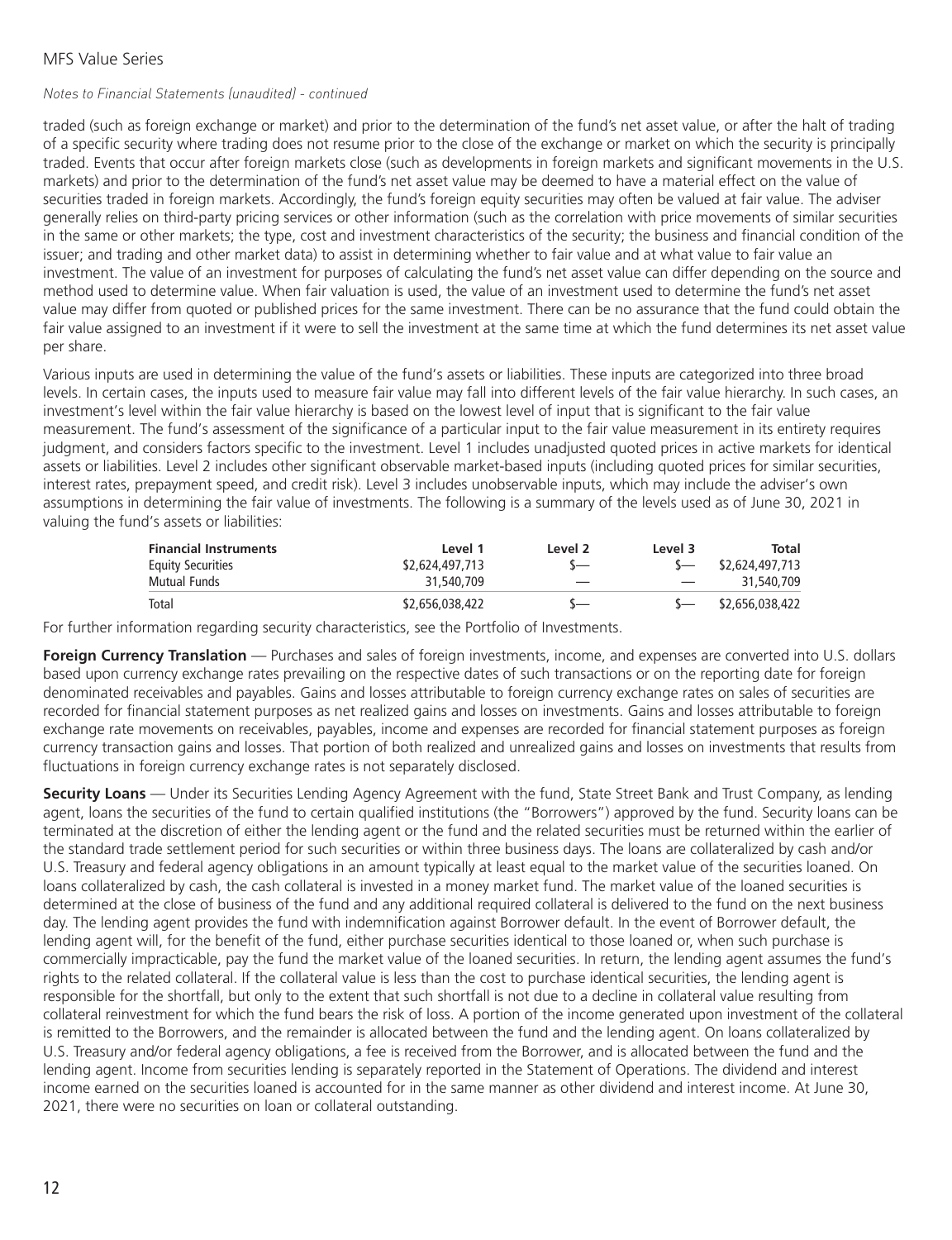#### *Notes to Financial Statements (unaudited) - continued*

**Indemnifications** — Under the fund's organizational documents, its officers and Trustees may be indemnified against certain liabilities and expenses arising out of the performance of their duties to the fund. Additionally, in the normal course of business, the fund enters into agreements with service providers that may contain indemnification clauses. The fund's maximum exposure under these agreements is unknown as this would involve future claims that may be made against the fund that have not yet occurred.

**Investment Transactions and Income** — Investment transactions are recorded on the trade date. Interest income is recorded on the accrual basis. Dividends received in cash are recorded on the ex-dividend date. Certain dividends from foreign securities will be recorded when the fund is informed of the dividend if such information is obtained subsequent to the ex-dividend date. Dividend payments received in additional securities are recorded on the ex-dividend date in an amount equal to the value of the security on such date.

The fund may receive proceeds from litigation settlements. Any proceeds received from litigation involving portfolio holdings are reflected in the Statement of Operations in realized gain/loss if the security has been disposed of by the fund or in unrealized gain/loss if the security is still held by the fund. Any other proceeds from litigation not related to portfolio holdings are reflected as other income in the Statement of Operations.

**Tax Matters and Distributions** — The fund intends to qualify as a regulated investment company, as defined under Subchapter M of the Internal Revenue Code, and to distribute all of its taxable income, including realized capital gains. As a result, no provision for federal income tax is required. The fund's federal tax returns, when filed, will remain subject to examination by the Internal Revenue Service for a three year period. Management has analyzed the fund's tax positions taken on federal and state tax returns for all open tax years and does not believe that there are any uncertain tax positions that require recognition of a tax liability. Foreign taxes, if any, have been accrued by the fund in the accompanying financial statements in accordance with the applicable foreign tax law. Foreign income taxes may be withheld by certain countries in which the fund invests. Additionally, capital gains realized by the fund on securities issued in or by certain foreign countries may be subject to capital gains tax imposed by those countries.

Distributions to shareholders are recorded on the ex-dividend date. Income and capital gain distributions are determined in accordance with income tax regulations, which may differ from U.S. generally accepted accounting principles. Certain capital accounts in the financial statements are periodically adjusted for permanent differences in order to reflect their tax character. These adjustments have no impact on net assets or net asset value per share. Temporary differences which arise from recognizing certain items of income, expense, gain or loss in different periods for financial statement and tax purposes will reverse at some time in the future.

Book/tax differences primarily relate to wash sale loss deferrals.

The tax character of distributions declared to shareholders for the last fiscal year is as follows:

|                                                          | Year ended<br>12/31/20 |
|----------------------------------------------------------|------------------------|
| Ordinary income (including any short-term capital gains) | \$34,922,070           |
| Long-term capital gains                                  | 97.134.984             |
| Total distributions                                      | \$132,057,054          |

The federal tax cost and the tax basis components of distributable earnings were as follows:

| As of 6/30/21                              |                 |
|--------------------------------------------|-----------------|
| Cost of investments                        | \$1,287,475,211 |
| Gross appreciation                         | 1,372,545,427   |
| Gross depreciation                         | (3,982,216)     |
| Net unrealized appreciation (depreciation) | \$1,368,563,211 |
| As of 12/31/20                             |                 |
| Undistributed ordinary income              | 32,690,653      |
| Undistributed long-term capital gain       | 59,232,794      |
| Other temporary differences                | 130,254         |
| Net unrealized appreciation (depreciation) | 1.106.250.581   |

The aggregate cost above includes prior fiscal year end tax adjustments, if applicable.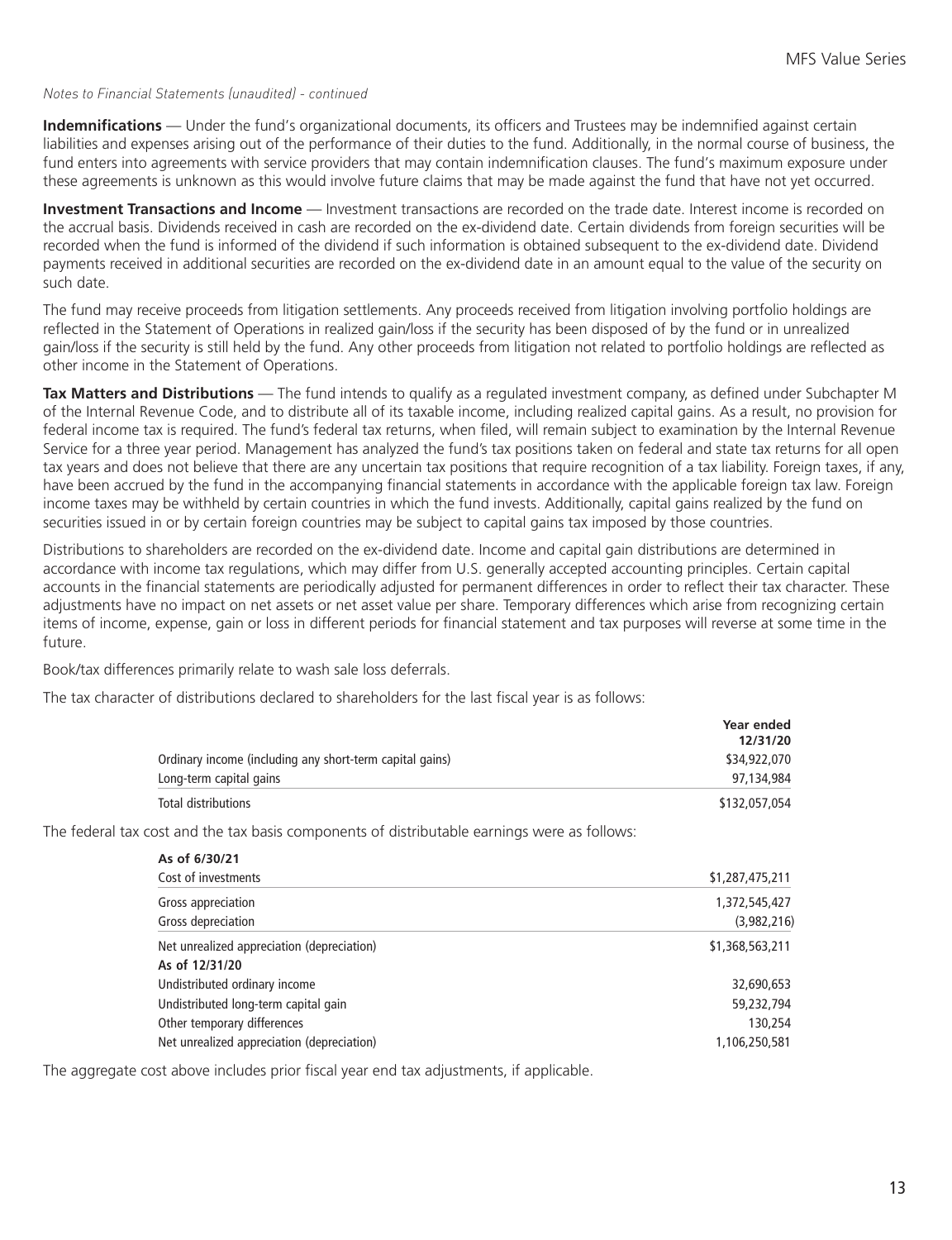#### *Notes to Financial Statements (unaudited) - continued*

**Multiple Classes of Shares of Beneficial Interest** — The fund offers multiple classes of shares, which differ in their respective distribution and/or service fees. The fund's income, realized and unrealized gain (loss), and common expenses are allocated to shareholders based on the daily net assets of each class. Dividends are declared separately for each class. Differences in per share dividend rates are generally due to differences in separate class expenses. The fund's distributions declared to shareholders as reported in the Statements of Changes in Net Assets are presented by class as follows:

|                      | Six months<br>ended<br>6/30/21 | Year<br>ended<br>12/31/20 |  |
|----------------------|--------------------------------|---------------------------|--|
| <b>Initial Class</b> | $\sim$                         | \$64,613,595              |  |
| Service Class        |                                | 67,443,459                |  |
| Total                | $\sim$                         | \$132,057,054             |  |

#### **(3) Transactions with Affiliates**

**Investment Adviser** — The fund has an investment advisory agreement with MFS to provide overall investment management and related administrative services and facilities to the fund. The management fee is computed daily and paid monthly at the following annual rates based on the fund's average daily net assets:

| Up to \$1 billion                                | 0.75% |
|--------------------------------------------------|-------|
| In excess of \$1 billion and up to \$2.5 billion | 0.65% |
| In excess of \$2.5 billion                       | 0.60% |

MFS has agreed in writing to reduce its management fee by a specified amount if certain MFS mutual fund assets exceed thresholds agreed to by MFS and the fund's Board of Trustees. For the six months ended June 30, 2021, this management fee reduction amounted to \$154,253, which is included in the reduction of total expenses in the Statement of Operations. The management fee incurred for the six months ended June 30, 2021 was equivalent to an annual effective rate of 0.67% of the fund's average daily net assets.

The investment adviser has agreed in writing to pay a portion of the fund's total annual operating expenses, excluding interest, taxes, extraordinary expenses, brokerage and transaction costs, and investment-related expenses, such that total annual operating expenses do not exceed 0.71% of average daily net assets for the Initial Class shares and 0.96% of average daily net assets for the Service Class shares. This written agreement will continue until modified by the fund's Board of Trustees, but such agreement will continue at least until April 30, 2023. For the six months ended June 30, 2021, the fund's actual operating expenses did not exceed the limit and therefore, the investment adviser did not pay any portion of the fund's expenses related to this agreement.

**Distributor** — MFS Fund Distributors, Inc. (MFD), a wholly-owned subsidiary of MFS, is the distributor of shares of the fund. The Trustees have adopted a distribution plan for the Service Class shares pursuant to Rule 12b-1 under the Investment Company Act of 1940.

The fund's distribution plan provides that the fund will pay MFD distribution and/or service fees equal to 0.25% per annum of its average daily net assets attributable to Service Class shares as partial consideration for services performed and expenses incurred by MFD and financial intermediaries (including participating insurance companies that invest in the fund to fund variable annuity and variable life insurance contracts, sponsors of qualified retirement and pension plans that invest in the fund, and affiliates of these participating insurance companies and plan sponsors) in connection with the sale and distribution of the Service Class shares. MFD may subsequently pay all, or a portion, of the distribution and/or service fees to financial intermediaries.

**Shareholder Servicing Agent** — MFS Service Center, Inc. (MFSC), a wholly-owned subsidiary of MFS, receives a fee from the fund for its services as shareholder servicing agent. For the six months ended June 30, 2021, the fee was \$31,977, which equated to 0.0025% annually of the fund's average daily net assets. MFSC also receives reimbursement from the fund for out-of-pocket expenses paid by MFSC on behalf of the fund. For the six months ended June 30, 2021, these costs amounted to \$967.

**Administrator** — MFS provides certain financial, legal, shareholder communications, compliance, and other administrative services to the fund. Under an administrative services agreement, the fund reimburses MFS the costs incurred to provide these services. The fund is charged an annual fixed amount of \$17,500 plus a fee based on average daily net assets. The administrative services fee incurred for the six months ended June 30, 2021 was equivalent to an annual effective rate of 0.0132% of the fund's average daily net assets.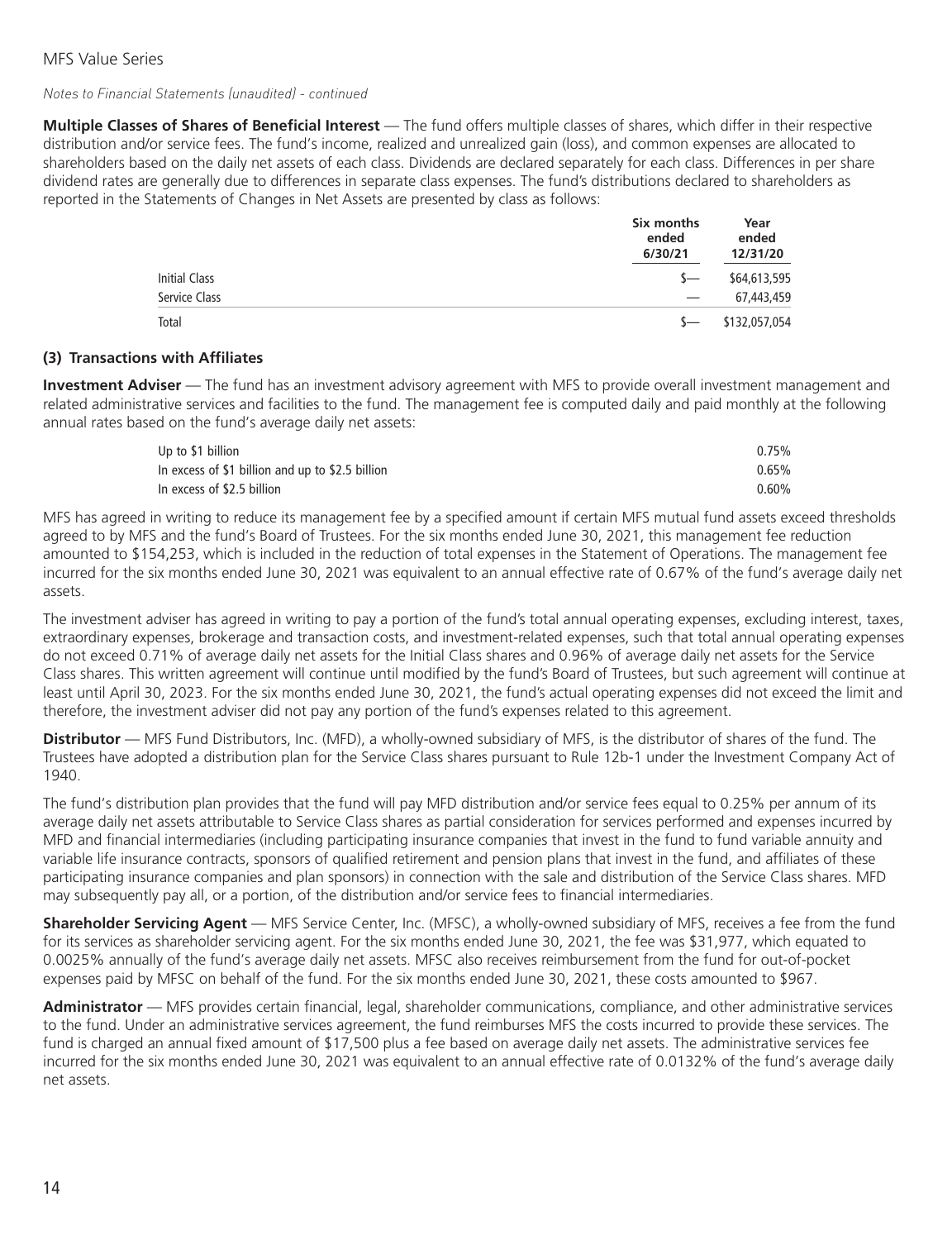#### *Notes to Financial Statements (unaudited) - continued*

**Trustees' and Officers' Compensation** — The fund pays compensation to independent Trustees in the form of a retainer, attendance fees, and additional compensation to Board and Committee chairpersons. The fund does not pay compensation directly to Trustees or officers of the fund who are also officers of the investment adviser, all of whom receive remuneration from MFS for their services to the fund. Certain officers and Trustees of the fund are officers or directors of MFS, MFD, and MFSC.

**Other** — The fund invests in the MFS Institutional Money Market Portfolio which is managed by MFS and seeks current income consistent with preservation of capital and liquidity. This money market fund does not pay a management fee to MFS but does incur investment and operating costs.

The fund is permitted to engage in purchase and sale transactions with funds and accounts for which MFS serves as investment adviser or sub-adviser ("cross-trades") pursuant to a policy adopted by the Board of Trustees. This policy has been designed to ensure that cross-trades conducted by the fund comply with Rule 17a-7 under the Investment Company Act of 1940. During the six months ended June 30, 2021, the fund engaged in purchase and sale transactions pursuant to this policy, which amounted to \$14,714 and \$1,080,104, respectively. The sales transactions resulted in net realized gains (losses) of \$268,451.

The adviser has voluntarily undertaken to reimburse the fund from its own resources on a quarterly basis for the cost of investment research embedded in the cost of the fund's securities trades. This agreement may be rescinded at any time. For the six months ended June 30, 2021, this reimbursement amounted to \$19,334, which is included in "Other" income in the Statement of Operations.

#### **(4) Portfolio Securities**

For the six months ended June 30, 2021, purchases and sales of investments, other than short-term obligations, aggregated \$122,899,812 and \$256,680,608, respectively.

## **(5) Shares of Beneficial Interest**

The fund's Declaration of Trust permits the Trustees to issue an unlimited number of full and fractional shares of beneficial interest. Transactions in fund shares were as follows:

|                                                                   |                | Six months ended<br>6/30/21 |                | Year ended<br>12/31/20 |  |
|-------------------------------------------------------------------|----------------|-----------------------------|----------------|------------------------|--|
|                                                                   | <b>Shares</b>  | Amount                      | <b>Shares</b>  | Amount                 |  |
| Shares sold                                                       |                |                             |                |                        |  |
| <b>Initial Class</b>                                              | 3,663,797      | \$79,262,546                | 17,458,957     | \$326,082,166          |  |
| Service Class                                                     | 3,516,125      | 76,271,556                  | 10,385,417     | 178,855,955            |  |
|                                                                   | 7,179,922      | \$155,534,102               | 27,844,374     | \$504,938,121          |  |
| Shares issued to shareholders<br>in reinvestment of distributions |                |                             |                |                        |  |
| Initial Class                                                     |                | s—                          | 3,496,407      | \$64,613,595           |  |
| Service Class                                                     |                |                             | 3,726,158      | 67,443,459             |  |
|                                                                   |                | \$—                         | 7,222,565      | \$132,057,054          |  |
| Shares reacquired                                                 |                |                             |                |                        |  |
| <b>Initial Class</b>                                              | (7, 877, 809)  | \$(175, 459, 443)           | (8,069,039)    | \$(151, 590, 113)      |  |
| Service Class                                                     | (5,869,199)    | (126,980,526)               | (12, 963, 112) | (235,886,726)          |  |
|                                                                   | (13, 747, 008) | \$(302,439,969)             | (21,032,151)   | \$(387,476,839)        |  |
| Net change                                                        |                |                             |                |                        |  |
| Initial Class                                                     | (4,214,012)    | \$(96, 196, 897)            | 12,886,325     | \$239,105,648          |  |
| Service Class                                                     | (2,353,074)    | (50,708,970)                | 1,148,463      | 10,412,688             |  |
|                                                                   | (6, 567, 086)  | \$(146, 905, 867)           | 14,034,788     | \$249,518,336          |  |

The fund is one of several mutual funds in which certain MFS funds may invest. The MFS funds do not invest in the underlying funds for the purpose of exercising management or control. At the end of the period, the MFS Moderate Allocation Portfolio, the MFS Growth Allocation Portfolio, and the MFS Conservative Allocation Portfolio were the owners of record of approximately 5%, 2%, and 1%, respectively, of the value of outstanding voting shares of the fund.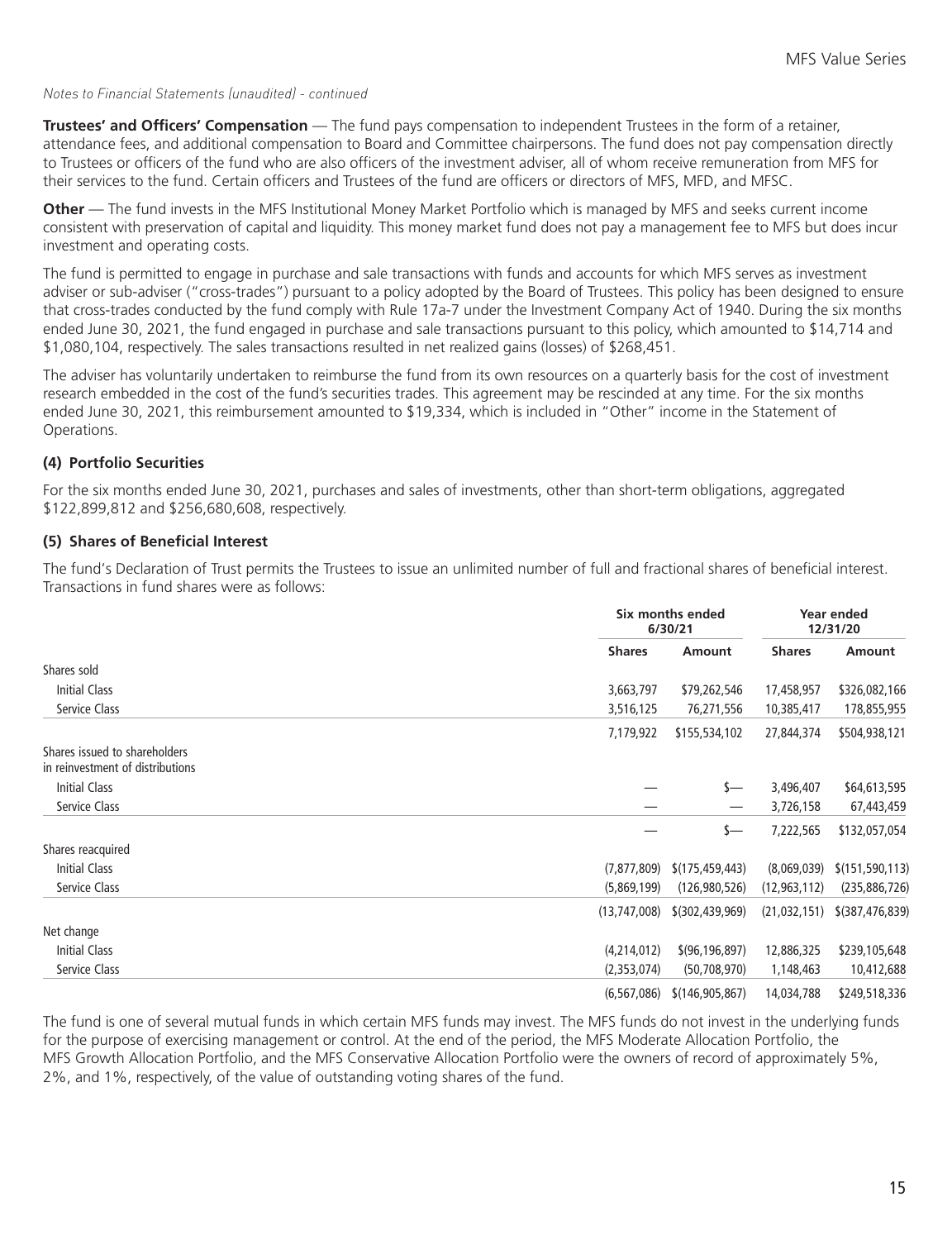#### *Notes to Financial Statements (unaudited) - continued*

## **(6) Line of Credit**

The fund and certain other funds managed by MFS participate in a \$1.25 billion unsecured committed line of credit of which \$1 billion is reserved for use by the fund and certain other MFS U.S. funds. The line of credit is provided by a syndicate of banks under a credit agreement. Borrowings may be made for temporary financing needs. Interest is charged to each fund, based on its borrowings, generally at a rate equal to the highest of one month LIBOR, the Federal Funds Effective Rate and the Overnight Bank Funding Rate, plus an agreed upon spread. A commitment fee, based on the average daily, unused portion of the committed line of credit, is allocated among the participating funds. In addition, the fund and other funds managed by MFS have established unsecured uncommitted borrowing arrangements with certain banks for temporary financing needs. Interest is charged to each fund, based on its borrowings, at rates equal to customary reference rates plus an agreed upon spread. For the six months ended June 30, 2021, the fund's commitment fee and interest expense were \$4,979 and \$0, respectively, and are included in "Miscellaneous" expense in the Statement of Operations.

#### **(7) Investments in Affiliated Issuers**

An affiliated issuer may be considered one in which the fund owns 5% or more of the outstanding voting securities, or a company which is under common control. For the purposes of this report, the following were affiliated issuers:

| <b>Affiliated Issuers</b>                   | <b>Beginning</b><br>Value | <b>Purchases</b> | <b>Sales</b><br><b>Proceeds</b> | <b>Realized</b><br>Gain<br>(Loss) | Change in<br><b>Unrealized</b><br>Appreciation<br>or<br><b>Depreciation</b> | <b>Ending</b><br>Value                      |
|---------------------------------------------|---------------------------|------------------|---------------------------------|-----------------------------------|-----------------------------------------------------------------------------|---------------------------------------------|
| MFS Institutional Money Market<br>Portfolio | \$30,323,177              | \$184,446,355    | \$183,228,823                   | \$—                               | s—                                                                          | \$31,540,709                                |
| <b>Affiliated Issuers</b>                   |                           |                  |                                 |                                   | <b>Dividend</b><br>Income                                                   | <b>Capital Gain</b><br><b>Distributions</b> |
| MFS Institutional Money Market Portfolio    |                           |                  |                                 |                                   | \$6,218                                                                     | s—                                          |

## **(8) Impacts of COVID-19**

The pandemic related to the global spread of novel coronavirus disease (COVID-19), which was first detected in December 2019, has resulted in significant disruptions to global business activity and the global economy, as well as the economies of individual countries, the financial performance of individual companies and sectors, and the securities and commodities markets in general. Multiple surges in cases globally, the availability and widespread adoption of vaccines, and the emergence of variant strains of the virus continue to create uncertainty as to the future and long-term impacts resulting from the pandemic including impacts to the prices and liquidity of the fund's investments and the fund's performance.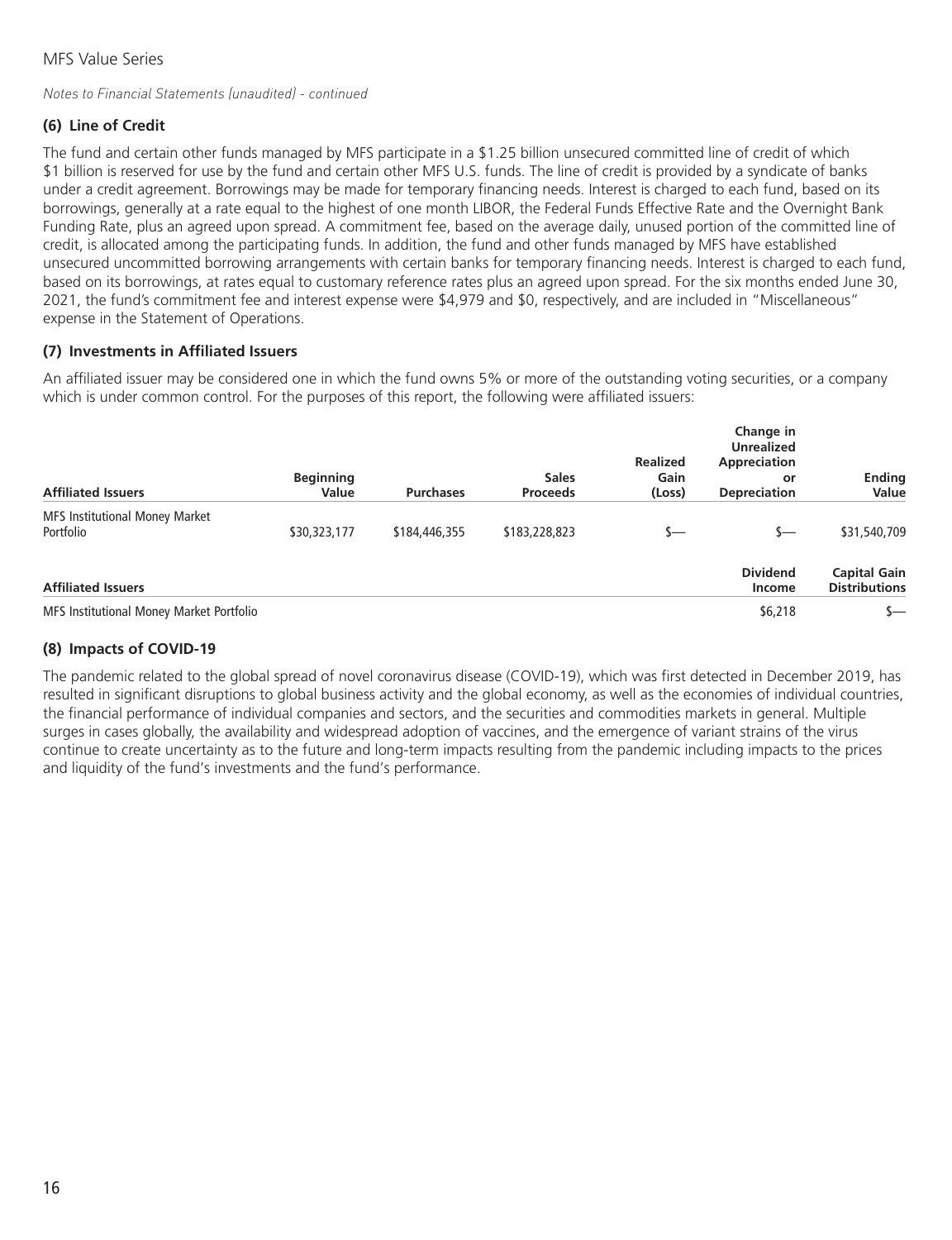# <span id="page-18-0"></span>**STATEMENT REGARDING LIQUIDITY RISK MANAGEMENT PROGRAM**

The fund has adopted and implemented a liquidity risk management program (the "Program") as required by Rule 22e-4 under the Investment Company Act of 1940, as amended. The fund's Board of Trustees (the "Board") has designated MFS as the administrator of the Program. The Program is reasonably designed to assess and manage the liquidity risk of the fund. Liquidity risk is the risk that the fund could not meet requests to redeem shares issued by the fund without significant dilution of remaining investors' interests.

MFS provided a written report to the Board for consideration at its April 2021 meeting that addressed the operation of the Program and provided an assessment of the adequacy and effectiveness of the Program during the period from January 1, 2020 to December 31, 2020 (the "Covered Period"). The report concluded that during the Covered Period the Program had operated effectively and had adequately and effectively been implemented to assess and manage the fund's liquidity risk. MFS also reported that there were no liquidity events that impacted the fund or its ability to timely meet redemptions without dilution to existing shareholders during the Covered Period.

There can be no assurance that the Program will achieve its objectives in the future. Further information on liquidity risk, and other principal risks to which an investment in the fund may be subject, can be found in the prospectus.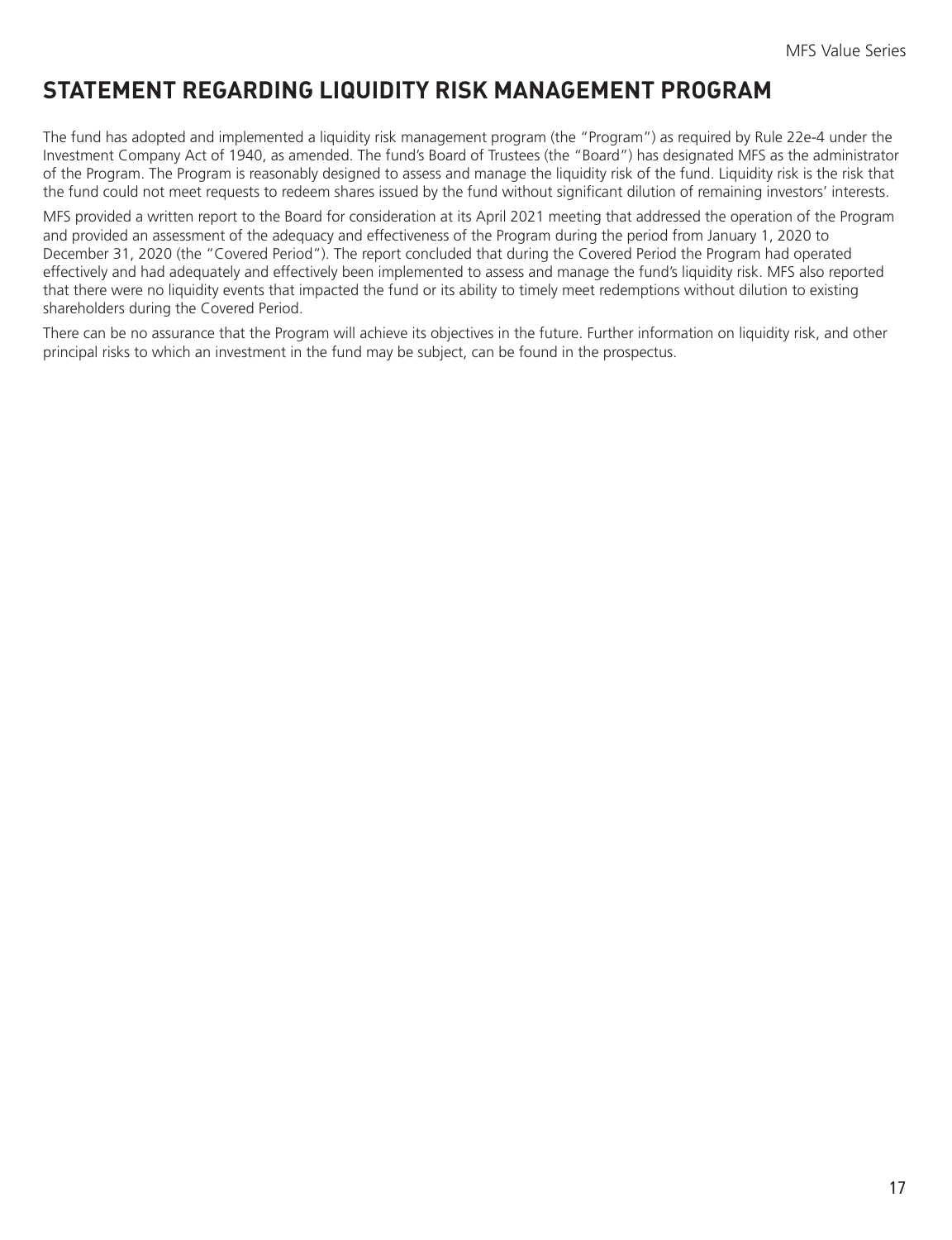# <span id="page-19-0"></span>PROXY VOTING POLICIES AND INFORMATION

MFS votes proxies on behalf of the fund pursuant to proxy voting policies and procedures that are available without charge, upon request, by calling 1-800-225-2606, by visiting *mfs.com/proxyvoting,* or by visiting the SEC's Web site at *http://www.sec.gov.*

Information regarding how the fund voted proxies relating to portfolio securities during the most recent twelve-month period ended June 30 is available by August 31 of each year without charge by visiting *mfs.com/proxyvoting,* or by visiting the SEC's Web site at *http://www.sec.gov.*

# QUARTERLY PORTFOLIO DISCLOSURE

The fund files a complete schedule of portfolio holdings with the SEC for the first and third quarters of each fiscal year as an exhibit to its reports on Form N-PORT. The fund's Form N-PORT reports are available on the SEC's Web site at *http://www.sec.gov*. A shareholder can obtain the portfolio holdings report for the first and third quarters of the fund's fiscal year at *mfs.com/vit1* by choosing the fund's name and then scrolling to the "Resources" section and clicking on the "Prospectus and Reports" tab.

## FURTHER INFORMATION

From time to time, MFS may post important information about the fund or the MFS Funds on the MFS Web site (*mfs.com*). This information is available at *https://www.mfs.com/announcements* or at *mfs.com/vit1* by choosing the fund's name and then scrolling to the "Resources" section and clicking on the "Announcements" tab, if any.

## INFORMATION ABOUT FUND CONTRACTS AND LEGAL CLAIMS

The fund has entered into contractual arrangements with an investment adviser, administrator, distributor, shareholder servicing agent, 529 program manager (if applicable), and custodian who each provide services to the fund. Unless expressly stated otherwise, shareholders are not parties to, or intended beneficiaries of these contractual arrangements, and these contractual arrangements are not intended to create any shareholder right to enforce them against the service providers or to seek any remedy under them against the service providers, either directly or on behalf of the fund.

Under the Trust's By-Laws and Declaration of Trust, any claims asserted against or on behalf of the MFS Funds, including claims against Trustees and Officers, must be brought in state and federal courts located within the Commonwealth of Massachusetts.